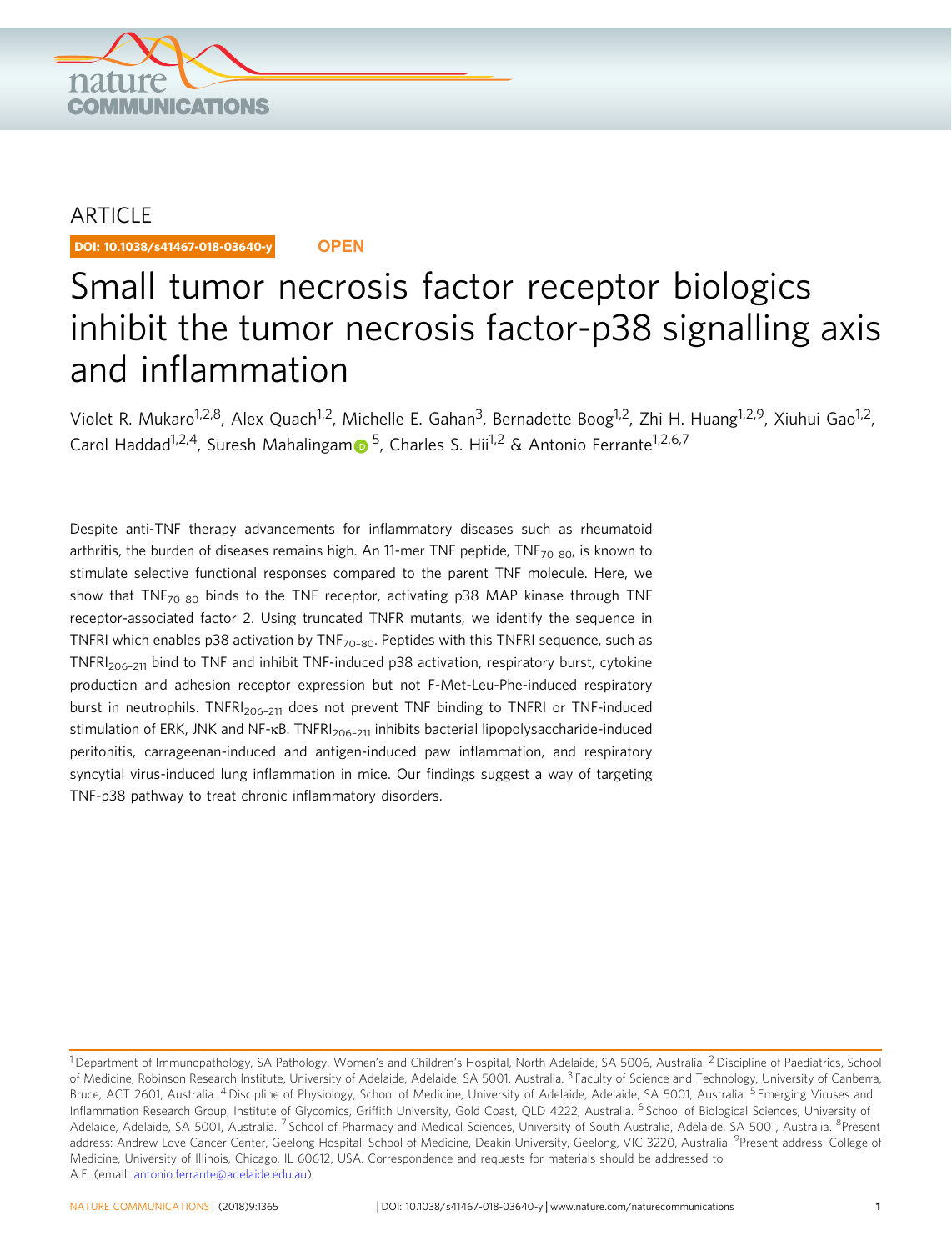T he pleotropic cytokine, tumour necrosis factor alpha (TNF), plays a major role in the pathogenesis of chronic inflammatory diseases. Consequently, the treatment of these diseases, in particular rheumatoid arthritis, Crohn's disease and psoriatic arthritis, has been revolutionised by the availability of anti-TNF biologics such as monoclonal antibodies, e.g., infliximab, certolizumab, adalimumab and golimumab or soluble TNF receptors, e.g., etanercept<sup>[1](#page-11-0)</sup>. However, the deleterious effects of neutralising the actions of TNF, including increased susceptibility to infection, remains a major setback for this type of therapy. Patients with rheumatoid arthritis receiving anti-TNF immunotherapy have the increased risk of fungal and bacterial infections, particularly of reactivating latent tuberculosis $1-4$  $1-4$  $1-4$ , as well as non-melanoma skin cancers<sup>[5](#page-11-0)</sup>. In paediatric and adult patients, combination therapy with anti-TNF biologics and other forms of immunosuppressives increased the risk of other types of malignancies<sup>[5,6](#page-11-0)</sup>. Another approach in the treatment of chronic inflammation involves the targeting of the intracellular pathways used by the TNFR, in particular the p38 MAP kinase (MAPK). Unfortunately, this approach has encountered a number of major setbacks, including poor clinical responses and unexpected toxi-city, resulting in suspension of clinical trials<sup>[7](#page-11-0),[8](#page-11-0)</sup>. Thus, alternative approaches that target TNF and TNF-mediated signalling in chronic inflammatory conditions are needed.

It has previously been reported that short peptides of the TNF sequence promote different biological effects of the parent TNF molecule<sup>[9](#page-11-0)-[11](#page-11-0)</sup>. Of interest was that an 11-mer TNF peptide,  $TNF_{70-80}$ , representing the amino acid sequence 70–80 of the TNF monomer, primed neutrophils and promoted immunity to Plasmodium, as well as Mycobacterium bovis, Klebsiella pneu-moniae and Aspergillus fumigatus in vitro and/or in vivo<sup>[9](#page-11-0)–[14](#page-12-0)</sup>. Here, we show  $TNF_{70-80}$  binds to the TNFR and initiates signalling through TNF receptor-associated factor 2 (TRAF2) and p38 MAPK, leading to activation of the neutrophil respiratory burst. Using this information, we have generated peptides from the TNFRI sequence which interact with  $TNF_{70-80}$  and inhibit its ability to activate p38 and the respiratory burst. The TNFRI peptides block the inflammatory response in models of autoimmunity and infection. This provides a basis for developing cytokine receptor biologics with singular therapeutic potential.

## Results

Activation of p38 MAP kinase by  $TNF_{70-80}$  biologic. We have previously shown that peptides of different regions of the TNF sequence displayed selective biological properties in vitro and in vivo compared to the parent TNF molecule $9-11$  $9-11$  $9-11$ . However, we have no understanding of how the peptide interacts with and activates cells. Here, we examined whether its stimulatory effects on the neutrophil respiratory burst is via the TNFR and p38 MAPK, both of which are required for a TNF-mediated response<sup>[15](#page-12-0)</sup>. In these experiments, we used TNF and  $TNF_{70-80}$  at concentrations that we had previously found to enhance neutrophil responses $9-14$  $9-14$  $9-14$ . The data demonstrate that in association with the activation of p38 MAPK,  $TNF_{70-80}$  stimulated the production of superoxide in a similar manner to TNF, measured as lucigenin-dependent chemiluminescence production (Fig. [1](#page-2-0)a, b). The  $TNF_{70-80}$ -induced respiratory burst response was inhibited by the p38 inhibitor, SB203580 (Fig. [1c](#page-2-0)).

To understand how  $TNF_{70-80}$  caused p38 activation, we examined its interactions with TNF receptors. Since previous studies have found that TNFRI is coupled to p38 and is required for the effects of TNF on neutrophils<sup>[16](#page-12-0),[17](#page-12-0)</sup>, we focused on TNFRI in the following investigations. To investigate whether the peptide acted via cell surface-expressed TNFR, we used the 70Z/3 pre-B cell line which lacks TNFRs. It has previously been demonstrated

that 70Z/3 cells either do not bind TNF or lymphotoxin, or respond to TNF unless they have been transfected with  $TNFRI<sup>18,19</sup>$  $TNFRI<sup>18,19</sup>$  $TNFRI<sup>18,19</sup>$ . 70Z/3 pre-B cells were incubated with either TNF or  $TNF_{70-80}$  and the activation of p38 investigated. In these cells, both TNF and  $TNF_{70-80}$  failed to stimulate the activity of p38 (Fig. [1](#page-2-0)d). However, when the cells were transfected with vectors carrying TNFRI, both ligands caused the activation of p38 (Fig. [1](#page-2-0)d). These data demonstrate that  $TNF_{70-80}$  bound to and acted specifically via the TNFR. Evidence was also generated which showed that labelled  $TNF_{70-80}$  bound to soluble TNFRI could be competitively displaced with unlabelled  $TNF_{70-80}$ (Fig. [1e](#page-2-0)). To obtain further evidence that  $TNF_{70-80}$  enhanced the activity of p38 via a TNFR-mediated proximal signalling mechanism, we examined responses in HEK 293T cells which had been stably transfected with an empty vector, wild-type TRAF2 or a dominant-negative TRAF2 (∆TRAF2). The data show that  $TNF_{70-80}$  enhanced the activity of p38 in cells transfected with either wild-type TRAF2 or an empty vector, but not in those transfected with ∆TRAF2 (Fig. [1](#page-2-0)f). This shows that the activation of p38 by the peptide requires TRAF2.

Development of TNFRI biologics with anti-TNF activity. Our data raise the tantalising possibility of a new approach to target the TNFR-p38 signalling pathway for therapeutic purposes if we are able to identify the region of TNFRI to which  $TNF_{70-80}$  binds. To achieve this objective, His-tagged truncation mutants of TNFRI were constructed by deleting the first (M1) or all four (M4) cysteine-rich domains (CRD) on the extracellular portion of TNFRI (Fig. [2](#page-3-0)a). Then, 70Z/3 pre-B cells lacking TNFR<sup>[18](#page-12-0),[19](#page-12-0)</sup> were transiently transfected with wild-type (WT) or a mutant of TNFRI. After 24 h, the cells were treated with either diluent or TNF<sub>70–80</sub> (10  $\mu$ M) and p38 activity assayed. The data showed that TNF<sub>70–80</sub> caused  $\sim$ 2.5-fold increase in p38 activity in WT TNFRIand M1 TNFR1-transfected cells and this effect was retained, albeit appearing reduced ( $p = 0.11$ ,  $n = 3$ , two-sided t test), in cells transfected with the M4 TNFRI mutant (Fig. [2b](#page-3-0)).

Since the M4 mutant contains three remnant amino acid residues, GTT (TNFRI<sub>209-211</sub>), of the extracellular portion of TNFRI (Fig. [2c](#page-3-0)), our data imply that these residues represent the minimum region in TNFRI to which  $TNF_{70-80}$  binds and is required by  $TNF_{70-80}$  for activating p38. This therefore raised the possibility that peptides of this region might also block the function of TNF<sub>70–80</sub>. Thus, peptides corresponding to TNFRI209–<sup>211</sup> were made and examined for ability to inhibit TNF70–80-induced respiratory burst in neutrophils using a lucigenin-based chemiluminescence (CL) assay. The first peptide, ∆HM4 (LKPGTT) (Fig. [2\)](#page-3-0), composed of a three amino acid restriction enzyme linker sequence, LKP, that was introduced to couple the hexahistidine tag to the truncated TNFRI mutants and  $TNFRI<sub>209-211</sub>$  (GTT) was synthesised and shown to cause a dosedependent suppression in the ability of  $TNF_{70-80}$  to stimulate CL production in human neutrophils (Fig. [2d](#page-3-0), e).

Having obtained the above results with ∆HM4, it was important to exclude an effect due to the three linker amino acids. We therefore synthesised and tested the effect of TNFRI<sub>209-211</sub> (GTT) on TNF-induced neutrophil CL production. Treating TNF with  $TNFRI<sub>209-211</sub>$  compared to a control peptide (TGT) caused a dose-dependent inhibition of TNF-induced CL and an  $IC_{50}$  of 123  $\mu$ M (Fig. [3a](#page-4-0), c). A longer peptide,  $TNFRI<sub>206–211</sub>$  (EDSGTT), that contained the three residues Nterminal to  $TNFRI_{209-211}$  but not the corresponding scrambled peptide, GEDTST, was effective at inhibiting TNF-induced CL production with an  $IC_{50}$  of 171  $\mu$ M (Fig. [3](#page-4-0)b, d). These data demonstrate that the minimal TNFRI peptides, revealed by the above  $TNF_{70-80}$ –p38 activity studies, were able to inhibit this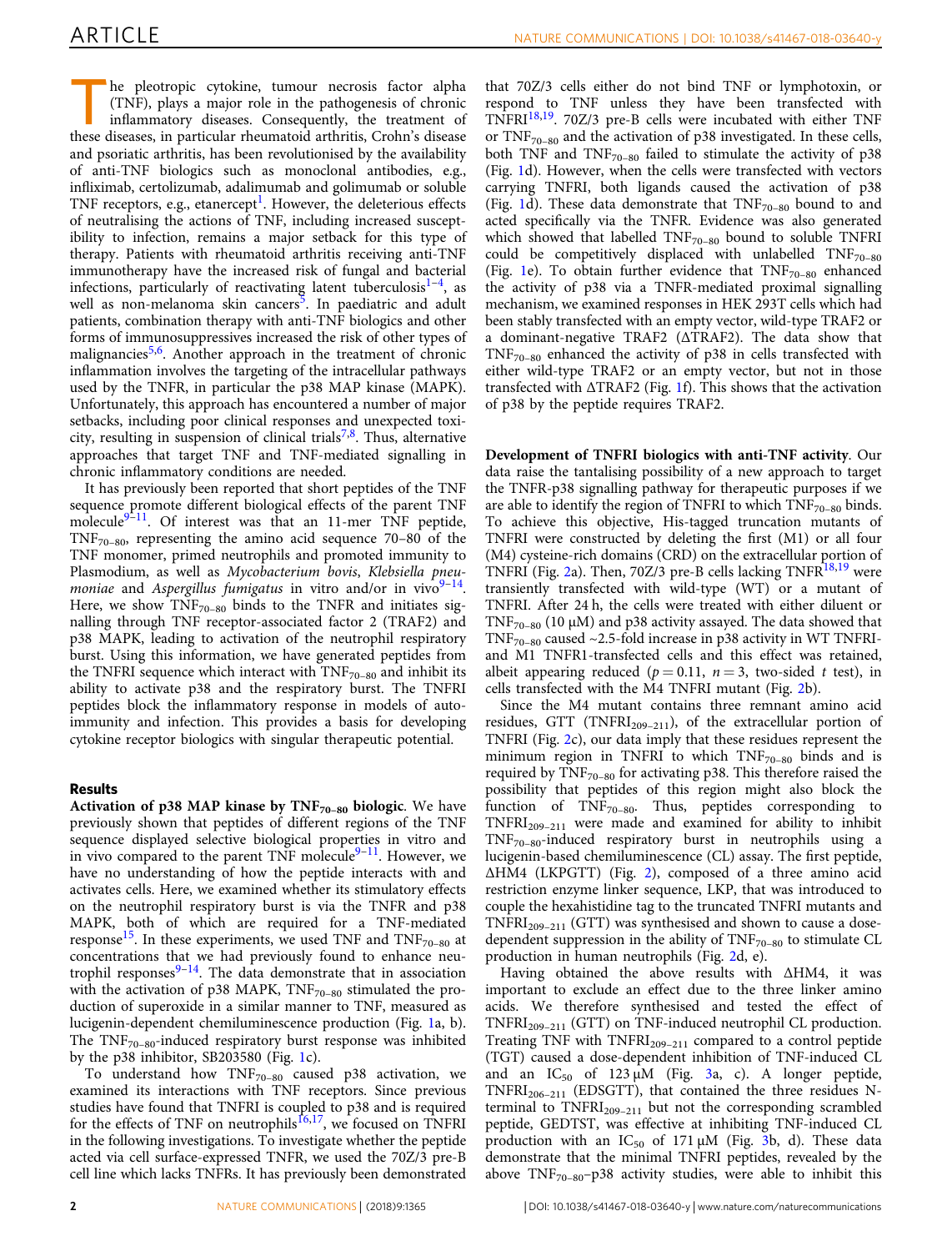<span id="page-2-0"></span>

Fig. 1 TNF<sub>70-80</sub> activates p38 via the TNFRI. Neutrophils were treated with the indicated concentrations of either TNF or TNF<sub>70-80</sub> and then incubated for 15 min before examining for p38 activation (a) or measuring chemiluminescence (b) over the 45-min period. The TNF<sub>70-80</sub> induced chemiluminescence is inhibited by the p38 pharmacological inhibitor, SB203580. The neutrophils were pre-incubated with SB203580 for 10 min before the addition of TNF<sub>70-80</sub>. c TNF<sub>70-80</sub> stimulates p38 activity in 70Z/3 pre-B cells, transfected with hTNFR1 (solid bars). Open bars represent mock-transfected cells. d Inhibition of biotin-labelled TNF<sub>70-80</sub> binding to immobilised TNFR1 by unlabelled TNF<sub>70-80</sub>. e Peptide-TNFR1 binding was conducted as described under 'Methods'. Four-parameter curve fit yielded an IC<sub>50</sub> value of 55 μM. (Inset) Lack of binding of scrambled peptide. The scrambled peptide and unlabelled TNF<sub>70-80</sub> were both tested at 1 mM in the presence of 10 μM biotinylated TNF<sub>70-80</sub>. f TNF<sub>70-80</sub> (10 μM) stimulated p38 activity in HEK 293T cells stably transfected with either wild-type TNF receptor-associated factor 2 (TRAF2) or an empty vector, but not in those transfected with a dominant-negative TRAF2 (∆TRAF2). Results are mean ± s.e.m. of four experiments. Significance of difference (two-tailed Mann-Whitney U test): \*p < 0.05; \*\*p < 0.01, \*\*\*p < 0.001

function of TNF. In addition, we found that extending the sequence to include residues 198–211 of TNFRI (TNFRI<sub>198–211</sub>) (QIENVKGTEDSGTT) increased the anti-TNF action (IC50 of 50 μM) (Fig. [3](#page-4-0)e). The specificity of these receptor peptides was further supported by the finding that neither  $TNFRI<sub>209-211</sub>$ (Fig. [3](#page-4-0)f) nor TNFRI<sub>206-211</sub> (Fig. 3g) inhibited fMLF-stimulated CL production. Previously, we have demonstrated that neutrophil priming and activation of the respiratory burst by conditioned medium from Staphylococcus aureus-stimulated mononuclear leukocytes is due to  $\text{TNF}^{20}$  $\text{TNF}^{20}$  $\text{TNF}^{20}$ . Treatment of the TNF-rich medium with either  $TNFRI<sub>206-211</sub>$  or  $TNFRI<sub>209-211</sub>$  also inhibited the neutrophil response with IC<sub>50</sub> of 216 μM and 146 μM, respec-tively (Fig. [3h](#page-4-0), i). A D-amino form of  $TNFRI<sub>206-211</sub>$  was also an effective inhibitor of the TNF-induced CL response with an  $IC_{50}$ of 51 μM (Fig. [3j](#page-4-0)). Incubation with the peptides alone neither increased nor decreased the baseline CL in all experiments.

The receptor peptides showed binding to both  $TNF_{70-80}$  and TNF (Fig. [4](#page-5-0)a, b). To gain further evidence for the specificity of the above-described membrane proximal TNFRI peptides as anti-TNF agents, we also investigated whether peptides derived from the CRD of TNFRI, CDR 1, 2 and 3, were able to block the TNF- induced respiratory burst. The data show that these peptides, in contrast to the peptides in Fig. [3](#page-4-0), did not affect the action of TNF (Fig. [4](#page-5-0)c), thus demonstrating their specificity.

Inhibition of the inflammatory response. Apart from inhibiting the TNF-induced neutrophil oxygen radical production, the TNFRI peptides inhibited TNF-induced complement receptor type 3 (CD11b/CD18) upregulation in neutrophils (Fig. [5](#page-6-0)a–c) and TNF-induced neutrophil IL-1β and IL-8 production (Fig. [5](#page-6-0)d). These effects are indicative of the receptor peptide being an antiinflammatory agent. We thus sought to examine its effects in in vivo inflammatory responses in mice.

The inflammatory reaction, number of infiltrating leukocytes and neutrophils, induced by the intraperitoneal (i.p.) injection of bacterial LPS was inhibited by  $TNFRI<sub>206-211</sub>$  $TNFRI<sub>206-211</sub>$  $TNFRI<sub>206-211</sub>$  (Fig. 6a, b). Similar inhibition was seen in a chronic inflammation model induced by sheep red blood cell antigens (Fig. [6c](#page-7-0)) and an acute inflammation model of carrageenan-induced paw inflammation in mice (Fig. [6](#page-7-0)d).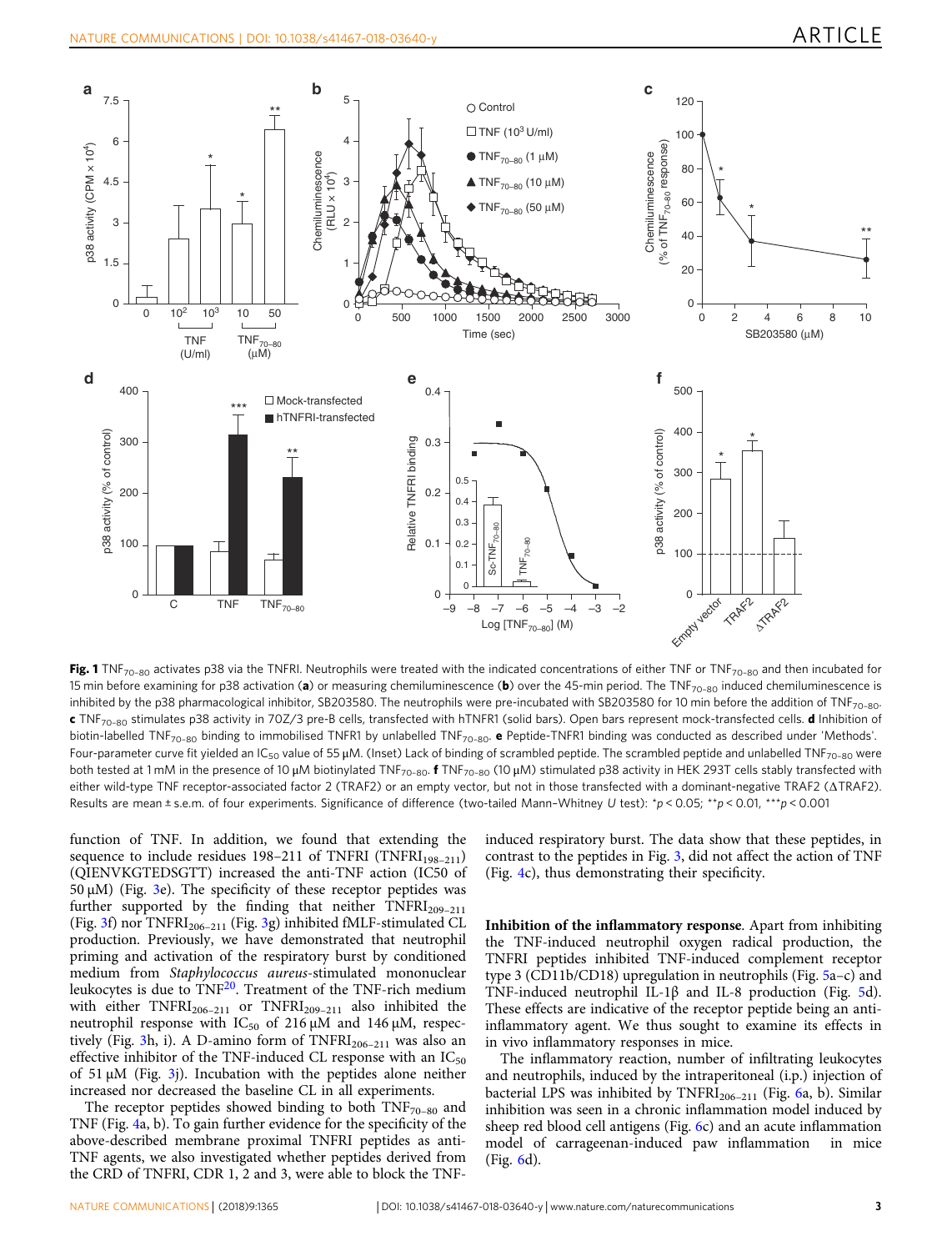<span id="page-3-0"></span>

Fig. 2 Development of TNFRI peptides with anti-TNF activity. a Schematic representation of TNFRI and mutants. WT wild type, CRD cysteine-rich domain, His histidine, linker restriction enzyme linker, M mutant. b p38 activation in cells transfected with WT or mutant TNFRI. 70Z/3 pro B cells transfected with WT TNFRI or truncated TNFRI mutants, M1 or M4, were treated with either HBSS or TNF<sub>70-80</sub> (10 μM) for 5 min and p38 activity assayed. Results are mean  $\pm$  s.e.m. of three separate experiments. Significance of difference between control and TNF<sub>70–80</sub> (one-tailed one sample t-test):  $\gamma$  < 0.05,  $\star$   $p$  < 0.01. There was no difference between WT and M4 ( $p > 0.05$ ,  $n = 3$  experiments, two-tailed Mann-Whitney test). c Generation and schematic representation of TNFRI-derived peptides. The boldfaced text represents residues in the natural TNFRI sequence. Leu-Lys-Pro was introduced to generate a restriction site for coupling to the His-tag. d ∆HM4 (Leu Lys Pro Gly Thr Thr) inhibited the TNF<sub>70-80</sub>-induced CL production in neutrophils. Results are mean ± s.e.m. of four separate experiments. Significance of difference between TNF<sub>70-80</sub> and TNF<sub>70-80</sub> + ∆HM4 (Kruskal-Wallis test, followed by Dunn's multiple comparison test): \*p < 0.05. e Kinetics of TNF<sub>70-80</sub>-induced CL production in the presence of ∆HM4 peptide

The effectiveness of  $TNFRI<sub>206-211</sub>$  as an anti-inflammatory agent was further demonstrated in an acute respiratory syncytial virus (RSV)-induced inflammatory mouse model $2^{1,22}$  $2^{1,22}$  $2^{1,22}$ . Mice were treated intranasally (i.n.) with  $TNFRI<sub>206-211</sub>$  or the respective scrambled peptide, 1 day prior to an intranasal challenge with  $1 \times$ 10<sup>6</sup> plaque forming units of RSV, and then 1 and 3 days post viral challenge. Mice treated with  $TNFRI<sub>206-211</sub>$  had significantly reduced numbers of leukocytes around the bronchi (Fig. [6](#page-7-0)e) and mucus production in the lungs (Fig. [6](#page-7-0)f) compared with mice treated with the control peptide. There was also a reduction in lung epithelial thickness/inflammation score (~50%) (scrambled peptide:  $1.83 \pm 0.21$ ; TNFRI<sub>206-211</sub>:  $1.0 \pm 0.27$ , mean  $\pm$  s.e.m. of

five mice/group,  $p > 0.05$ , Mann–Whitney U test) and in the number of leukocytes around the lung blood vessels (~70%) (scrambled peptide:  $1.8+3 \pm 0.40$ ; TNFRI<sub>206-211</sub>:  $0.7 \pm 0.2$ , mean  $\pm$  s.e.m. of five mice/group,  $p > 0.05$ , Mann–Whitney U test) although this did not reach significance. The anti-inflammatory effects of  $TNFRI<sub>206-211</sub>$  were further supported by the findings that there was a significant reduction in lymphocyte numbers (Fig. [6g](#page-7-0)) and IFN- $\gamma$  content (Fig. [6h](#page-7-0)) in the bronchoalveolar lavage (BAL) fluid. The TNFR peptide had no effect on IL-4 production (Fig. [6i](#page-7-0)), suggesting an effect through the inhibition of the Th1 responses. Neutrophil numbers in the BAL fluid were also reduced by  $TNFRI<sub>206–211</sub>$ . Neutrophils were detected in BAL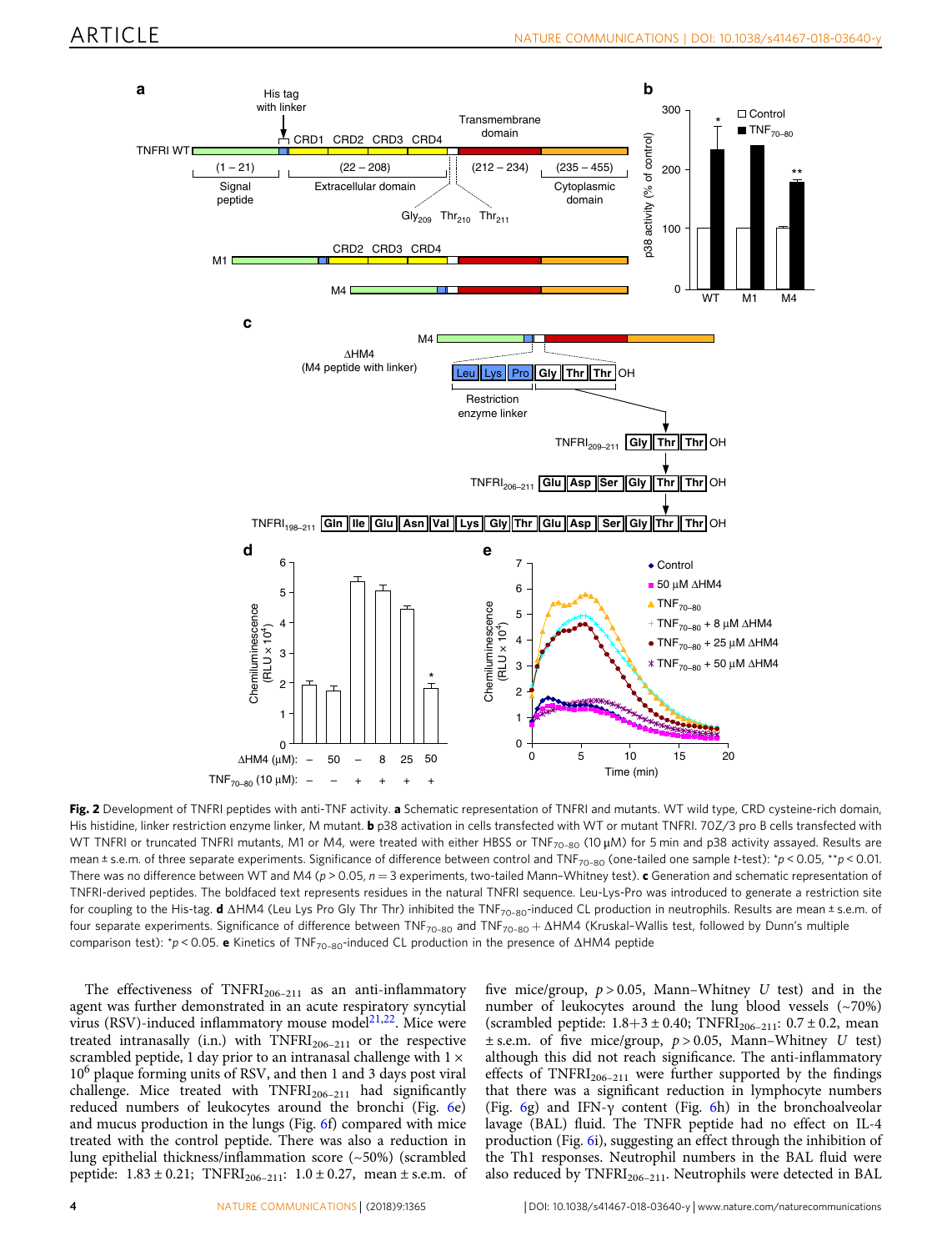<span id="page-4-0"></span>

Fig. 3 Inhibition of TNF-induced responses in neutrophils by TNFRI peptides. a, b Inhibition of superoxide production in neutrophils treated with TNF (1 ng/ ml), which had been pre-treated with various concentrations of TNFRI<sub>209-211</sub> or TNFRI<sub>206-211</sub> for 30 min. c, **d** Lack of effect of scrambled peptides. e Inhibition of TNF-induced CL by TNFRI<sub>198-211</sub>. f, g Lack of effect of TNFRI<sub>209-211</sub> and TNFRI<sub>206-211</sub> on the fMLF-induced superoxide generation in neutrophils. The results are expressed as a % of fMLF-induced CL production. **h**, i Effect of TNFRI<sub>206-211</sub> or TNFRI<sub>209-211</sub> on TNF-rich medium (RM)-induced superoxide (chemiluminescence) production in neutrophils. TNF-RM (1:10 dilution in HBSS) was treated with TNFRI peptides and then tested for ability to stimulate neutrophil superoxide (chemiluminescence) production. Data represent the % inhibition of the TNF-RM-induced response. *j* The experiments in **h** were repeated with the D-form of TNFRI<sub>206-211</sub>. Data are presented as mean ± s.e.m. of the below-indicated number of experiments. Significance of difference between the presence and absence of peptide (Kruskal-Wallis test followed by Dunn's multiple comparison test ( $n = 6$  for **a**,  $n = 3$  for **b**,  $n = 4$  for **c**,  $n = 3$ for **d** and **f-i** and  $n = 7$  for **e** and **j**):  $\binom{*}{p} < 0.05$ ;  $\binom{*}{p} < 0.01$ ;  $\binom{*}{p} < 0.001$ ;  $\binom{\text{#p}}{p} = 0.055$ 

fluids of five of six mice treated with the control peptide compared with only one of six mice treated with  $TNFRI<sub>206-211</sub>$  (p < 0.05; one tail Fischer exact test). Interestingly, the antiinflammatory effects of  $TNFRI<sub>206-211</sub>$  were associated with a significant decrease in viral load in the lung (Fig.  $6j$ ), as in most cases impaired resistance to microbial pathogens has been reported in animals and humans treated with antiinflammatory agents.

 $TNFRI<sub>206-211</sub>$  selectively inhibits the TNF-p38 axis. The TNFRI peptides could exert their effects by blocking selectively the ability of TNF to signal via p38. To investigate this possibility, we preincubated TNF with  $TNFRI<sub>206–211</sub>$  or scrambled peptide before adding these to neutrophils or mononuclear phagocytes (Mono-Mac 6 cells). The data in Fig. [7a](#page-8-0), b demonstrate that  $TNFRI<sub>206-211</sub>$ but not the scrambled peptide prevented TNF from inducing the activation of p38 in human neutrophils. This effect was reproduced in the MonoMac 6 cells (Fig. [7c](#page-8-0)). It is likely that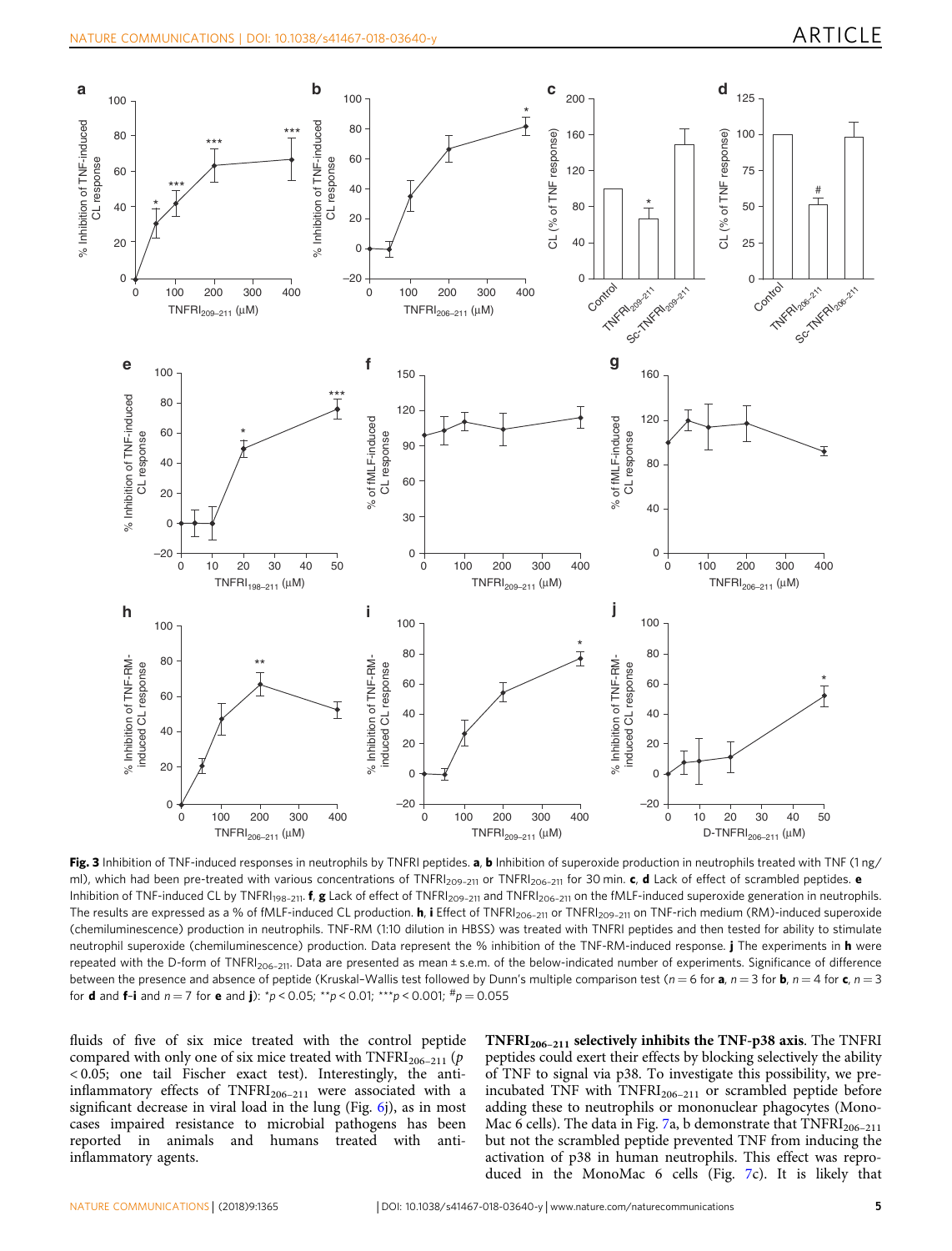<span id="page-5-0"></span>

Fig. 4 TNFRI peptides bind to TNF and TNF<sub>70–80</sub>, and effects on respiratory burst. Examination of the ability of TNFRI peptides to bind to TNF and TNF<sub>70–80</sub> was conducted in a solid phase assay as described in 'Methods'. **a** Binding to TNF and **b** binding to TNF<sub>70-80</sub>. c Shows the effectiveness of TNFRI<sub>206-211</sub> compared to peptides derived from CRD1–CRD3 that do not contain the residues found in M4 at inhibiting the TNF-induced chemiluminescence response in human neutrophils. The peptides were each tested at 400  $\mu$ M. Results are mean  $\pm$  s.e.m. of three separate experiments. Significance of difference: \*p < 0.05 or  $*p$  < 0.01 a between TNFRI<sub>206-211</sub> and scrambled peptide (two-tailed Student's t test), **b** between TNF<sub>70-80</sub> and control (scrambled) peptide (Kruskal–Wallis test followed by Dunn's multiple comparison test) c between TNF alone and TNF+ TNFRI peptide (one-way ANOVA followed by Dunnett's multiple comparison test)

TNFR206–<sup>211</sup> has selectivity for this pathway because treatment of another neutrophil agonist, f-Met-Leu-Phe (FMLF) with TNFR<sub>206–211</sub> did not inhibit the ability to activate p38 (Fig. [7](#page-8-0)d). To relate this to the effects of the receptor peptide on the inflammatory response, we examined its effect on mouse TNF acting on mouse WEHI-164 cells. The results demonstrated that TNFRI<sub>206–211</sub> inhibits the activation of p38 in the murine system (Fig. [7e](#page-8-0)). These data imply that the peptides exerted their antiinflammatory effects by blocking TNF signalling via the p38 pathway. Similar treatment of adherent human neutrophils or HL-60-derived neutrophils with TNF which had been pre-treated with the receptor peptide did not inhibit the activation of either the MAP kinases, ERK1/ERK2 (Fig. [7](#page-8-0)f) and JNK (Fig. [7g](#page-8-0)), or of NF-κB, the latter measured by examining the degradation of IκBα (Fig. [7](#page-8-0)h). To investigate whether the TNF bound to TNFR206–<sup>211</sup> was still able to bind to its receptor, we examined whether the receptor peptide prevented TNF from binding to the recombinant TNFRI. TNF bound similarly to TNFRI in the presence and absence of the receptor peptide (Fig. [7](#page-8-0)i).

### **Discussion**

Data from our previous reports demonstrated the unique biological characteristics of the short TNF mimetic peptide,  $TNF_{70-80}$ , in vitro and in vivo $10,11$ . Here, we show that this peptide stimulates the chemiluminescence response in human neutrophils via the activation of the MAP kinase, p38. Thus, the TNF-derived peptide stimulated the activation of p38 in the neutrophils and the chemiluminescence production was inhibited by the pharmacological p38 inhibitor, SB203580. Activation of p38 by  $TNF_{70-80}$  occurred via the TNF receptor, since cells lacking the TNFRI failed to show p38 activation, and TRAF2 was required for its ability to activate p38. Because these effects on cellular function are considered to be important elements in the generation of an inflammatory response, we used this peptide sequence to identify a complimentary region on the TNFR, which could be used to block the parent TNF molecule from stimulating these responses.

Using TNFR1-truncated constructs, we were able to identify a minimal region in TNFRI which supported the activation of p38 by  $TNF_{70-80}$ . Interestingly, peptides of this minimal TNFRI sequence,  $TNFRI_{209-211}$  and  $TNFRI_{206-211}$ , exhibited anti-TNF activity in vitro, as they inhibited the ability of  $TNF_{70-80}$  or TNF to induce a chemiluminescence response in neutrophils. Peptides representing other regions of the TNFRI such as those in the CRD did not inhibit this response. Furthermore, we showed that the TNFRI biologics could bind to both  $TNF_{70-80}$  and TNF. Further support for these interactions was obtained by the finding that the TNFRI biologics, TNFR<sub>209-211</sub> and TNFRI<sub>206-211</sub>, inhibited TNFmediated activation of p38 in both human and murine cells. These data demonstrate the efficacy and applicability of these TNFRI biologics to treat inflammation induced by a variety of agents.

In vivo, the TNFRI peptides inhibited LPS-induced peritonitis, carrageenan and antigen-induced inflammation and respiratory syncytial virus (RSV)-induced lung inflammation. The latter is particularly useful in gauging the actions of the TNFRI peptides, as both the effects on pathogenesis and susceptibility to the virus could be monitored. Importantly, treatment with the TNFRI peptides significantly reduced lung viral load, in addition to the suppression of virus-induced inflammation. This is the first demonstration that this new form of anti-TNF therapy has the potential to be used in the treatment of infection-induced pathogenesis as well as non-infectious inflammatory conditions.

The ability of  $TNFRI<sub>206-211</sub>$  to bind TNF suggests a possible mechanism by which the TNFRI peptides exert their anti-TNF effects. Such an action would prevent TNF from fully engaging TNFRI, particularly around the region whose sequence is found in the TNFRI peptides. Consistent with this idea, it was necessary to preincubate TNF with a TNFRI peptide to enable the binding of the peptide to TNF prior to addition to cells. The data also show that whereas  $TNFRI<sub>206-211</sub>$  bound TNF, the scrambled version that was devoid of inhibitory actions, did not bind. Furthermore, hexamers of TNFRI from CRD1–CRD3, unlike  $TNFRI<sub>206–211</sub>$ , did not prevent TNF from stimulating neutrophils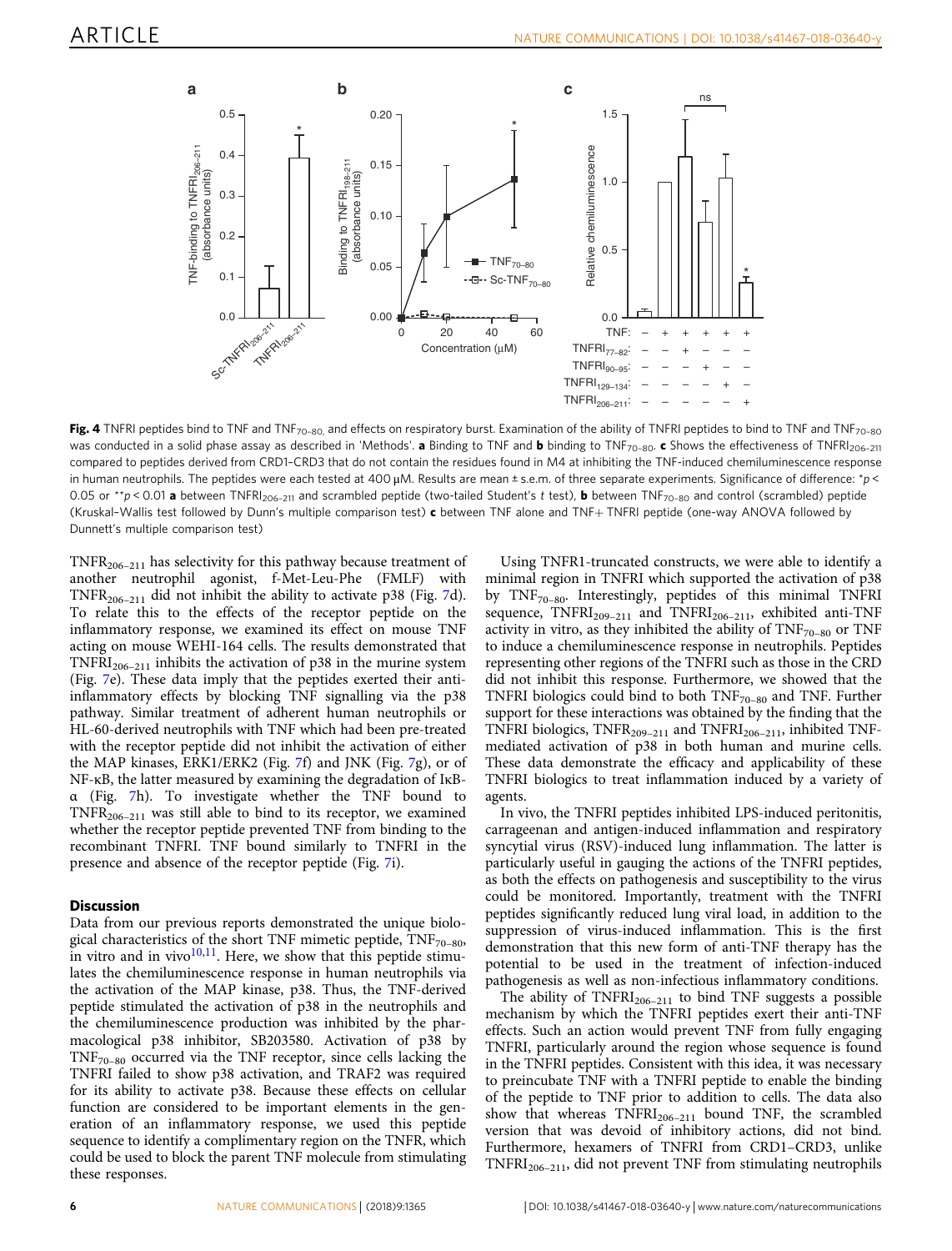<span id="page-6-0"></span>

Fig. 5 TNFRI peptides inhibit TNF-induced expression of CD11b and cytokines. In these studies, TNF (5 ng/ml) was pre-treated for 20 min with 200 μM TNFRI<sub>206-211</sub> unless otherwise specified. **a, b** Inhibition of CD11b expression in neutrophils by TNFRI<sub>206-211</sub>. A representative histogram (a) representative of  $n = 3$  experiments, and the concentration-dependent inhibition (b) are shown. Results are mean  $\pm$  s.e.m. of four experiments. Significance of difference between TNF and TNF+ TNFRI peptide (Kruskal-Wallis test followed by Dunn's multiple comparison test): \*p < 0.01. c Lack of effect of scrambled TNFRI peptide on TNF-induced upregulation of CD11b expression. d Inhibition of TNF-induced IL-8/IL-1β mRNA expression in neutrophils by TNFRI<sub>206-211</sub> Results are mean  $\pm$  s.e.m. of  $n = 3$  experiments. Significance of difference (one-tailed one sample t-test):  $\gamma$  < 0.05; compared to TNF alone

to produce superoxide. This also demonstrates the specificity of residues 198–211 in TNFRI in coupling TNF-p38 to the neutrophil respiratory burst function.

Anti-TNF biologics have revolutionised the treatment of chronic inflammatory conditions such as rheumatoid arthritis<sup>[1](#page-11-0)</sup>. However, this form of therapy is associated with increased sus-ceptibility to infection and cancer<sup>[1](#page-11-0)–[6](#page-11-0)</sup>. Furthermore, the FDA has issued warnings against such use in paediatric patients between the ages of  $4-17$  owing to increased risk of malignancy<sup>[5](#page-11-0),[6](#page-11-0)</sup>. Another approach in the treatment of chronic inflammation has involved the targeting of the intracellular pathways used by the TNFR. Although p38 inhibitors represent one of the most heralded form of therapies for the treatment of inflammation in recent times, clinical trials with a range of unrelated pharmacological p38 inhibitors for the treatment of rheumatoid arthritis and other chronic inflammatory conditions have shown poor clinical outcomes with transient immunosuppressive effects, associated with increased risk of severe infections, liver/brain/skin toxicity and other adverse effects $8,23,24$  $8,23,24$ . These disappointing clinical data signal that systemic inhibition of p38 is an inappropriate form of treatment.

The p38 pathway plays a dual role in regulating the inflammatory response. Thus, blockade of the p38 pathway in murine macrophages or human synovial cells not only caused a decrease in the production of proinflammatory mediators such as MMP-13, KC, TNF and IL-6, but also the anti-inflammatory IL-10<sup>[25,26](#page-12-0)</sup>. In addition, such blockade also resulted in a decrease in the expression of the MAP kinase phosphatase,  $DUSP-1^{25,26}$  $DUSP-1^{25,26}$  $DUSP-1^{25,26}$  $DUSP-1^{25,26}$  $DUSP-1^{25,26}$  that inactivates active p38 and active JNK. Consequently, p38 activation also initiates a negative feedback mechanism that limits the strength and duration of the function of this signalling pathway. Previous studies have demonstrated that the p38-mediated regulation of IL-10 and DUSP-1 expression is mediated by the downstream mitogen- and stress-activated kinases (MSK)1 and MSK2, two of the kinases that phosphorylate the transcription factors, CREB and ATF-1, that bind to the promoters of IL-10 and DUSP-1 and enhance their transcriptional activity<sup>[27](#page-12-0)</sup>. Consistent with its role in mediating an anti-inflammatory action, p38 inhibition in vivo was found to cause disease exacerbation and prolonged the duration of disease in animal models of inflam- $\frac{1}{2}$  matory diseases<sup>[25](#page-12-0),[26](#page-12-0)</sup>. This is likely to be a key reason for the failure of drugs that target p38 in clinical trials.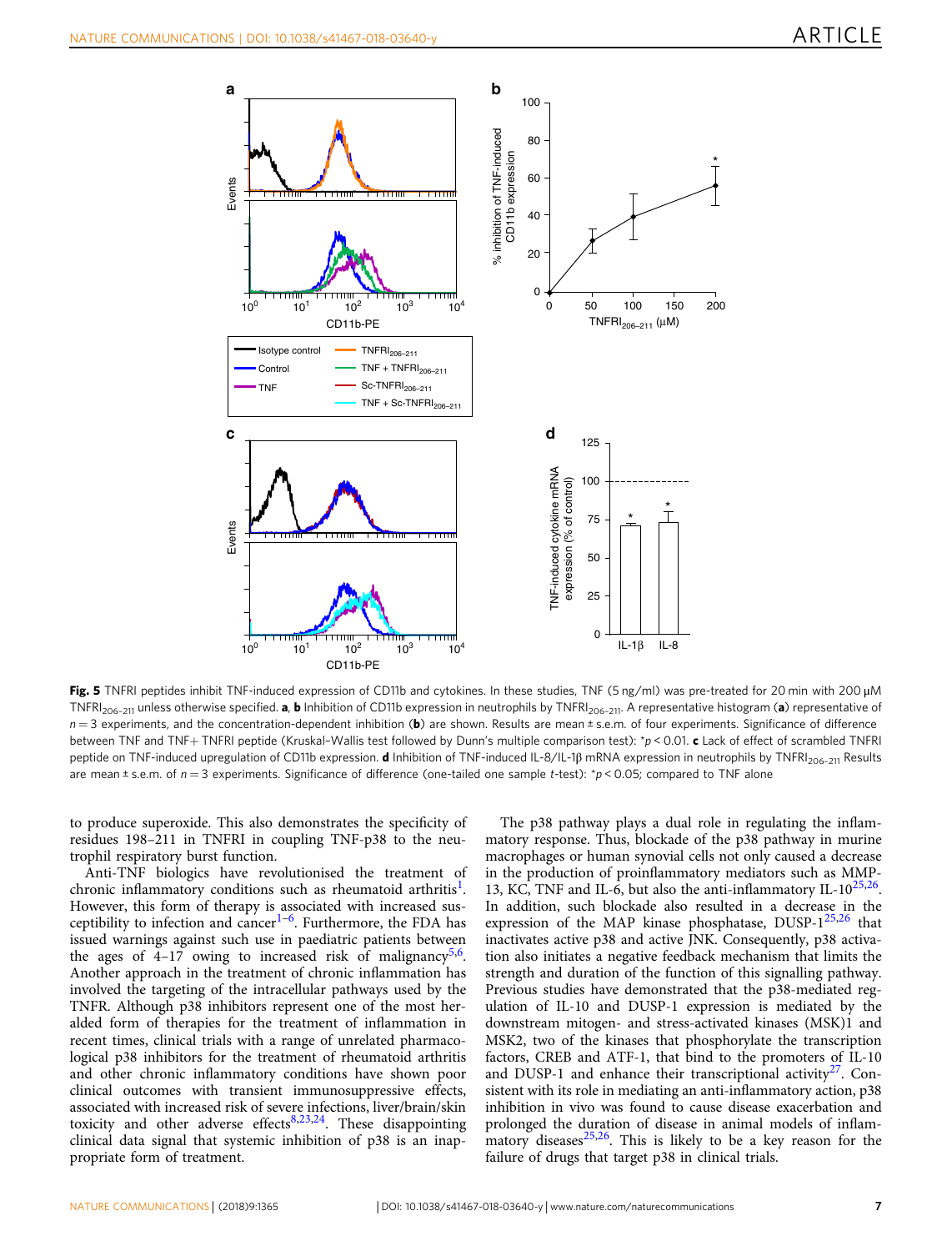<span id="page-7-0"></span>

Fig. 6 TNFRI<sub>206-211</sub> inhibits inflammation. a, b Mice were injected ip with 50 µg LPS and after 2 h with TNFRI<sub>206-211</sub>. After 24 h peritoneal exudates were examined and a photomicrograph is presented in  $a$ , scale bar = 10  $\mu$ m. Total white blood cells (closed bars) and neutrophils (open bars) were quantified (b). Results are mean ± s.e.m. of the indicated number of animals. For **b**, significance of difference between the presence and absence of peptide (Kruskal-Wallis test followed by Dunn's multiple comparison test,  $n = 4$  animals for HBSS control and  $n = 3$  animals for TNFRI<sub>206-211</sub> control group;  $n = 4$ animals for LPS control,  $n = 7$  animals for 1 mg/kg,  $n = 6$  animals for 10 mg/kg and  $n = 5$  animals for 40 mg/kg of TNFRI<sub>206-211</sub> in the LPS-treated group):  $p$  < 0.05,  $\star p$  < 0.01. c Mice were injected with TNFRI<sub>206-211</sub>/scrambled peptide (10 mg/kg) or HBSS and SRBC solution, and 6 days later re-challenged with SRBC mixed with TNFRI<sub>206-211</sub>/scrambled peptide (12.5 mg/kg) or HBSS, or **d** with a mixture of carrageenan and TNFRI<sub>206-211</sub>/scrambled peptide (10 mg/kg) or HBSS into the hind footpad. Footpad thickness was measured at 24 h after the last treatment. Results are mean ± s.e.m. of the number of animals shown after the description of the statistical tests. Significance of difference between HBSS and TNFRI<sub>206-211</sub> (c one-way ANOVA followed by Dunnett's multiple comparison test,  $n = 9$  animals for HBSS and scrambled peptide and  $n = 8$  animals for TNFRI<sub>206-211</sub>; **d** Kruskal-Wallis tests followed by Dunn's multiple comparison test,  $n = 5$  animals for HBSS and TNFRI<sub>206-211</sub>, and  $n = 4$  animals for scrambled peptide): \*\*p < 0.01. e-j Mice were treated i.n. with 100 mg/kg of either control peptide (6 mice) or TNFRI<sub>206-211</sub> (5 mice) on days -1, 1 and 3, and inoculated i.n. with RSV on day 0 and killed on day 5. H&E-stained lung sections were used to quantitate the number of leukocytes around the bronchi (e) and mucus production (f), and lymphocyte numbers (g) from BAL fluid (BALF), Giemsa-stained cytospins. IFNγ (h) and IL-4 (i) were measured by ELISA. j Lung viral load was determined by immunostaining. Results are presented as mean ± s.e.m. Significance of difference (Mann-Whitney test):  $\gamma p < 0.05$ ;  $\gamma p < 0.01$ 

The TNFRI peptides do not target p38 per se, unlike previously described p38 inhibitors. The peptides only targeted TNFmediated activation of p38. Consequently, it did not affect fMLF-stimulated respiratory burst in neutrophils and p38 activation. TNF binding to the TNF receptor was not affected by TNFRI206–211, which also did not affect TNF-induced ERK1/ ERK2, JNK and NF-κB activation, unlike TNF-neutralising biologics. These observations demonstrate that the TNFRI peptides are a unique class of agents that have the capability to block the actions of TNF that require p38, without inhibiting the p38 pathway in general, thus enabling the normal functioning of this pathway when it is activated by other stimuli. Intriguing is the finding that  $TNFR<sub>206–211</sub>$  selectively blocks the ability of TNF to stimulate p38 activation, most likely explaining its unique in vivo effects in experimental inflammatory models.

Our work has illustrated that the TNFR peptide while capable of binding TNF does not prevent the binding of TNF to TNFRI

but it selectively causes inhibition of p38 activation and associated function. Given that the TNFR peptide sequence covers the minimal region that is required for TNF to activate p38, it is likely the peptide alters the dynamics of the TNF–TNFR interaction allowing not only TNF binding to TNFRI, but also the activation of the other signalling molecules that the receptor normally activates. This implies that other regions of TNFRI mediate the activation of the other signalling molecules. While this interaction is interesting, the mechanism leading to the selective inhibition of p38 remains to be fully elucidated. Nevertheless, the data from the current study illuminates a novel approach to block the TNFp38 signalling axis and treat inflammation. Another advantage of the TNFRI peptides over current anti-TNF biologics is the ability of the peptides to promote clearance of RSV from infected mice. It has been reported that dsRNA from RSV induces the production of inflammatory cytokines in bronchial epithelial cells via a p38 and not NF- $\kappa$ B-dependent mechanism<sup>[28](#page-12-0)</sup>. It is therefore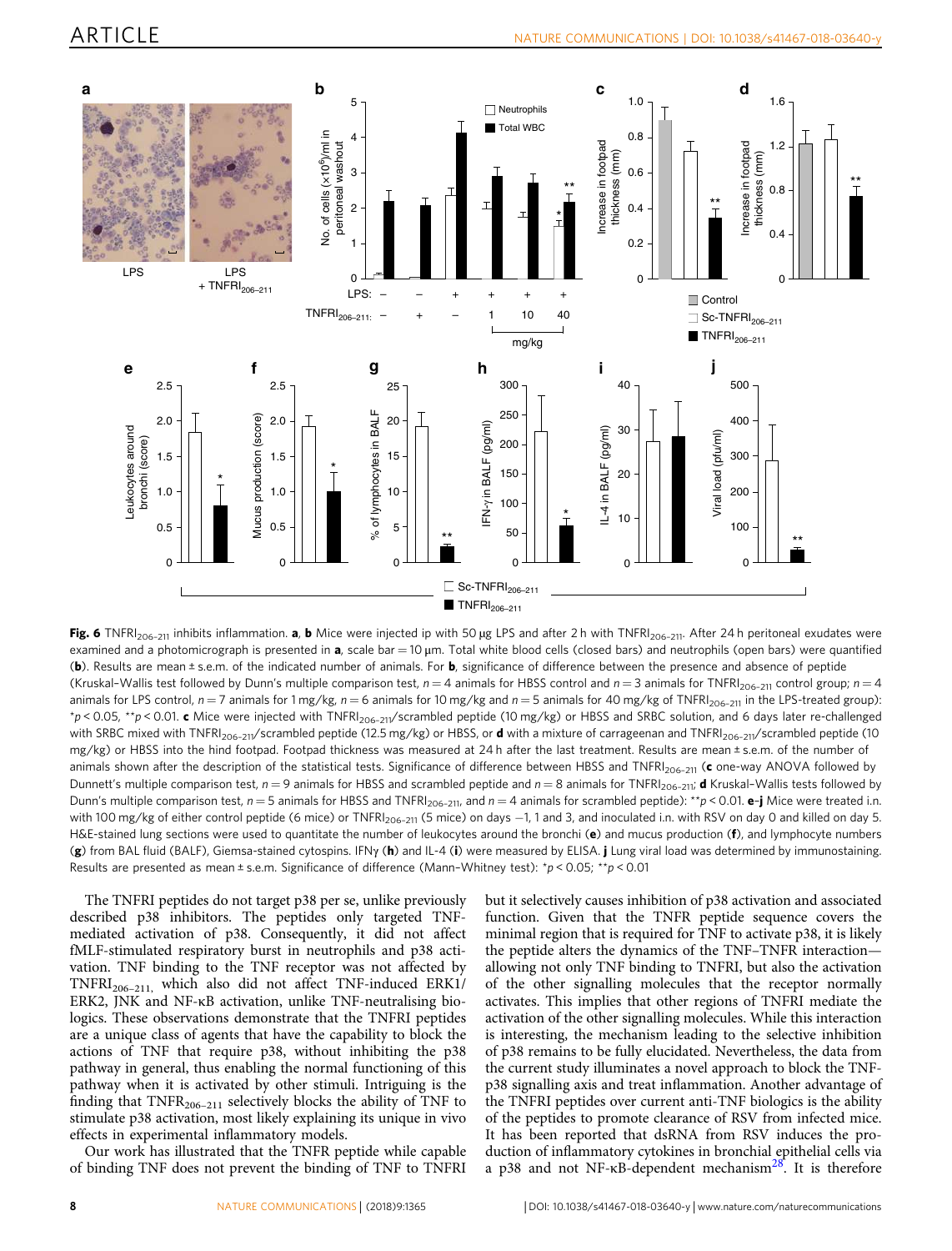<span id="page-8-0"></span>

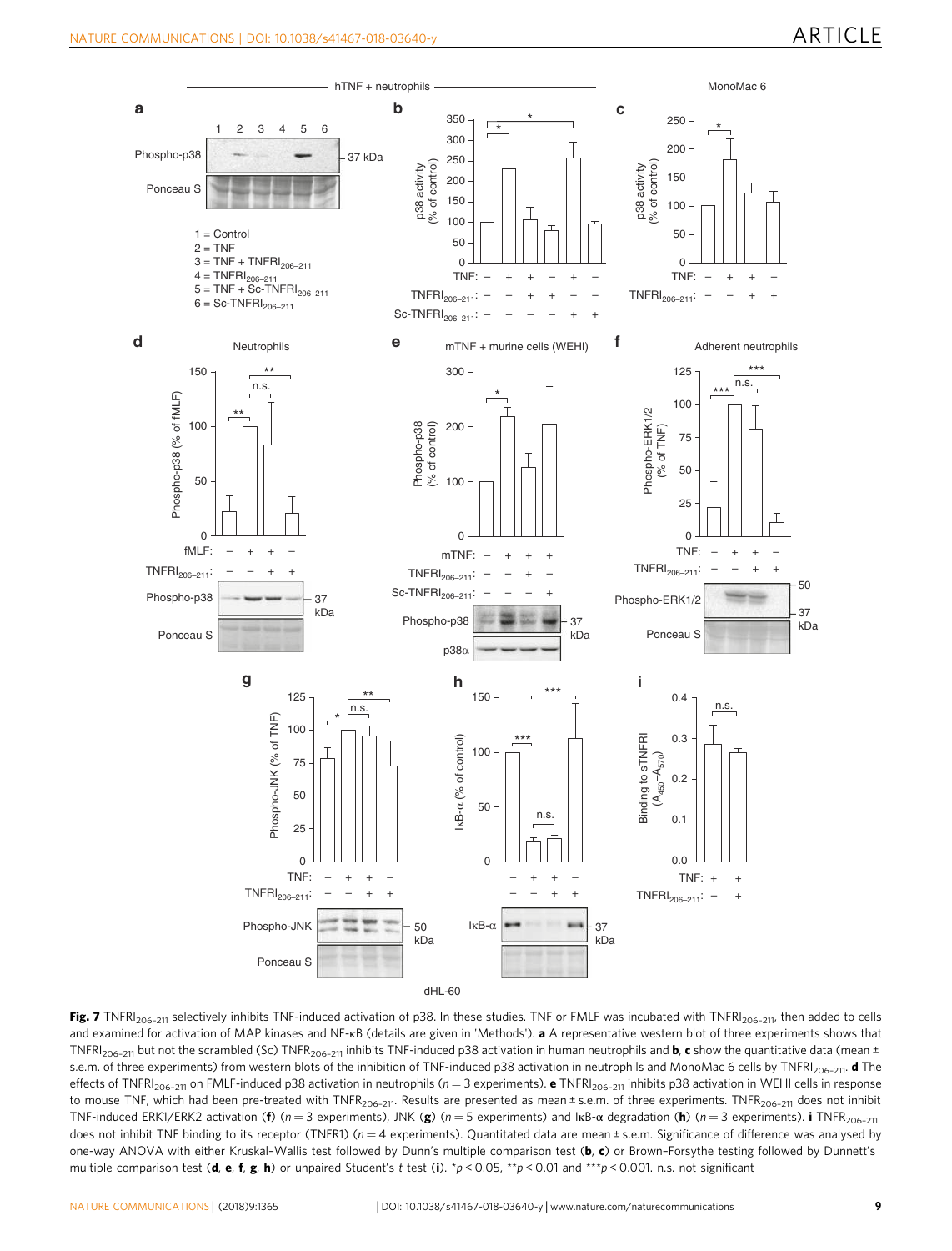likely that the peptide by inhibiting the TNF-TNFRI-p38 axis prevents the development of a cytokine 'storm' and its wide range of debilitating effects on leukocyte function, enabling leukocytes to kill virus-infected cells effectively. In contrast, current anti-TNF biologics may interfere with virus-clearance and promote tissue damage. We have demonstrated that Ross River virus (RRV)-infected mice treated with etanercept showed decreased weight gain, higher viral titre in muscle, joints and blood, associated with a greater degree of tissue damage and inflammatory cell recruitment than untreated RRV-infected mice<sup>[29](#page-12-0)</sup>. Thus, the TNFRI peptides appear to have a number of advantages over existing anti-TNF biologics and pharmacological p38 inhibitors. Although we cannot rule out the possibility that the TNF receptor biologics would not predispose the host to infections, it is less likely that this would be an issue because of their target specificity.

We propose that the TNFRI peptides could be developed as anti-TNF-p38 biologics for the treatment of inflammation. While peptide therapeutics are associated with disadvantages such as their susceptibility to proteolytic degradation in vivo and the need for injection, a number of peptides are currently undergoing or have completed phase 1, 2 or 3 clinical trials $30$ . These include KAI-9803 (Kai Pharmaceuticals), a selective protein kinase C δ inhibitor peptide to reduce infarct size in subjects with ST elevation myocardial infarction; KAI-4169, a peptide agonist of the calcium sensing receptor for the treatment of secondary hyperparathyroidism; XG-102 (Xigen) (also known as AM-111 from Auris Medical), a JNK-inhibiting peptide composed of D-amino acids for the treatment of stroke, inflammation, severe inner ear disorders and acute sensorineural hearing loss; the islet neogenesis-associated protein (INGAP) peptide (Exsulin Corporation) for islet beta cell neogenesis and improvement in glycemic control in type 1 diabetic patients, and AZX100 (Capstone Therapeutics), a peptide derived from HSP20 for the regulation of smooth contraction and dermal scarring. Stability can be increased by the use of D-amino acids as shown by XG-102 (AM-111). Our in vitro data also show that D-TNFRI peptides exhibited increased activity over the L-forms (Fig. [3h](#page-4-0) versus Fig. [3j](#page-4-0)). Our finding also opens the possibility of developing nonpeptidyl small molecules to block the TNF-p38 axis. The feasibility of this approach is exemplified by SB 247464, a nonpeptidyl small molecule reported to activate the G-CSF  $r$ eceptor<sup>[31](#page-12-0)</sup>.

In summary, we have identified an attractive approach to target key pathways in treating inflammation associated with microbialor autoimmune-mediated immunopathogenesis. Selective targeting of discrete domains in TNFR and of key signalling pathways within the spectrum activated by TNFR has major advantages over the global inhibition of TNF–receptor interaction or the systemic inhibition of a specific signalling molecule and it is tempting to speculate that the concept derived from our findings will have a wider implication in other ligand–receptor interaction-based therapeutic intervention. Peptides developed in this manner could also serve as valuable tools for elucidating the mechanism of disease pathogenesis in vivo.

#### Methods

Mice. Female BALB/c mice, 6–8 weeks of age, were purchased from the Adelaide University Laboratory Animal Services, Adelaide, SA, Australia and from the Animal Resource Centre, Perth, WA, Australia. These were housed on a 12-h light/ dark cycle with ad libitum access to food and water in the Women's and Children's Hospital Animal House, Adelaide, SA, Australia and the animal facility at the University of Canberra, ACT, Australia. The study was approved by the Women's and Children's Hospital Animal Ethics Committee, the University of Adelaide Animal Ethics Committee (project number AEC 782a/2/2011) and the University of Canberra Animal Ethics Committee (project number CEAE 08–13). The research was conducted according to the Animal Welfare Guidelines of the National Health and Medical Research Council of Australia.

Neutrophils and cell lines. The study was approved by the CYWHS Human Ethics Committee (project number HREC 595/12/10). Neutrophils were prepared from peripheral blood of healthy donors, who had given informed consent, by a rapid single-step technique<sup>[32](#page-12-0)</sup>. Blood was layered on to Hypaque-Ficoll (Pharmacia Biotech., Uppsala, Sweden),  $d = 1.114$ , and centrifuged at  $600 \times g$  for 20–30 min. After centrifugation, the leukocytes resolved into two bands and the neutrophils were harvested from the second band. The preparations of neutrophils were routinely of >99% viability and >98% purity. These were either used as cells in suspension or as adhered neutrophils by adding the cells to plasma-coated plates as previously described<sup>[33](#page-12-0)</sup>. The 70Z/3 pre-B cell line, kindly provided by Dr. W. Langdon, University of Western Australia, Perth, Australia, are mouse pre-B lymphocytes which lack binding sites for human TNF and are non-responsive to the cytokine<sup>[18,19](#page-12-0)</sup>. The cells were maintained in RPMI 1640 medium with  $4.5 g/L$ glucose, 2 mM L-glutamine, 50 mM 2-mercaptoethanol and 10% FCS in an atmosphere of 95% air and 5%  $CO<sub>2</sub>$ . The monocytic cell line, MonoMac 6 was kindly provided by Dr. H.W.L. Ziegler-Heitbrock (Institute of Clinical Chemistry and Pathobiochemistry, Klinikum rechts der Isar, Technische Universitat, Munchen, Germany) and maintained in RPMI 1640 supplemented with 10% heatinactivated foetal calf serum, 1 mM pyruvate, glutamine and antibiotics. A mouse fibroblastic fibrosarcoma cell line WEHI-164, clone 13 (from the ATCC) was obtained from Dr. Geeta Chauhdri (John Curtain School of Medical Research, Australian National University, Canberra, Australia). The cells were maintained in RPMI-1640 medium as above and the cells were detached with 0.25% trypsin EDTA. HEK 293T cells were maintained in DMEM, supplemented with 10% foetal calf serum. Cells, stably transfected with pRK5-TRAF2-FLAG, pRK5-TRAF2<sub>87-501</sub>-FLAG (Dr. V. Dixit, Genentech Inc., South San Francisco), or an empty plasmid (pRK5, BD Pharmingen/Biosciences, North Ryde, NSW, Australia) using LipofectAMINE 2000 (Life Technologies Pty Ltd, Mulgrave, VIC, Australia), were obtained from Dr. P. Xia, Centenary Institute of Cancer Medicine and Cell Biology, Sydney, Australia. The promyelotic leukaemia HL-60 cells (ATCC # CCL-240; batch # F-13704) were cultured in RPMI-1640 supplemented with antibiotics, Lglutamine and 10% heat-inactivated foetal calf serum. Twelve-well culture plates were seeded with  $1-2 \times 10^6$ /ml HL-60s per well and the media supplemented with 1.25% v/v DMSO and allowed to differentiate for  $4-5$  days<sup>[34](#page-12-0)</sup>, before treatment with TNF/peptides.

TNF and TNF receptors. Human recombinant TNF was a gift from Dr. G.R. Adolf (Ernst-Boehinger Ingelheim Institut, Vienna, Austria) and also purchased from ProSpec-Tany TechnoGene (Rehovot, Israel). Recombinant mouse TNFα was purchased from Gibco (Frederick, MD). TNF stock solution was stored at −20 °C until required. Fresh dilutions of TNF were prepared in HBSS just prior to use. Human recombinant soluble TNFRI [rHusTNFRI (22–211), prepared as a chimeric protein with the 6x histidine tagged Fc portion part of human  $\text{IgG}_1$ ] was purchased from Prospec-Tany TechnoGene (Rehovot, Israel).

**TNF and TNFRI peptides**.  $TNF_{70-80}$  and its control (GGDPGIVTH) were synthesised by Auspep Pty Ltd, (Tullamarine, VIC, Australia) and Genscript Biotech (Piscataway, NJ, USA). While it is difficult to directly equate the TNF activity to TNF70–<sup>80</sup> because of the lack of tumour cell cytotoxicity of this peptide, comparisons on their ability to stimulate nitric oxide production in macrophage have been used. These show that 5.0 μg/ml of TNF<sub>70-80</sub> equates to 1000 U/ml of TNF<sup>[9](#page-11-0)</sup>. The sequence from the natural TNF-α was modified by substitution of isoleucine for leucine at residue 79. The modification extended the serum half-life of the peptide to >90 min and increased water solubility. Fresh dilutions of the peptide were prepared daily in HBSS or HBSS with 1% BSA. The His-tagged M4 (HM4) ∆HM4 (LKPGTT) was purchased from Auspep Pty Ltd (Tullamarine, VIC, Australia). TNF<sub>132-150</sub> (LSAEINRPDYLDFAESGQV), TNFRI<sub>209-211</sub> peptide (GTT); scrambled control (TGT) and TNFRI<sub>206-211</sub> (EDSGTT), scrambled control (GEDTST), TNF198–211 (GIENVKGTEDSGTT) D-forms, as well as peptides of sequences in CRD of TNFRI: TNFRI<sub>77-82</sub> from CRD1 (QDTDCR), TNFRI<sub>90-95</sub> from CRD2 (TASENH) and TNFRI<sub>129-134</sub> from CRD3 (KNQYRH) were purchased from GenScript Biotech (Piscataway, NJ, USA). Peptides were purified by highperformance liquid chromatography (HPLC) and analysed by mass spectrometry to be >85% pure. Peptides were stored at −20 °C and solutions were made in HBSS or RPMI prior to use.

Preparation of cell lysates. The cells were lysed in 200 μl of buffer A (20 mM HEPES, pH 7.4, 0.5% (v/v) Nonidet P-40, 100 mM NaCl, 1 mM EDTA, 2 mM Na3VO<sup>4</sup> , 2 mM dithiothreitol, 1 mM phenylmethylsulfonyl fluoride and 10 μg/ml leupeptin, aprotonin, pepstatin A and benzamidine) for 2 h at 4 °C with constant mixing<sup>[35](#page-12-0)</sup>. After centrifugation (12,000 × g for 5 min), the supernatants were collected and the protein content of the lysates was determined by Lowry's method of protein determination. Samples were stored at −70 °C until assayed. For western blot analysis, samples were mixed with Laemmli buffer and boiled before being stored for subsequent electrophoresis.

Immunoprecipitation of signalling molecules. Lysates containing equal amounts of protein (0.5–1 mg) were pre-cleared with 15 μl/sample protein A sepharose (Pharmacia, NJ, USA) (1:1 slurry of sepharose in 20 mM Tris/HCL, pH 7.4) (4 °C)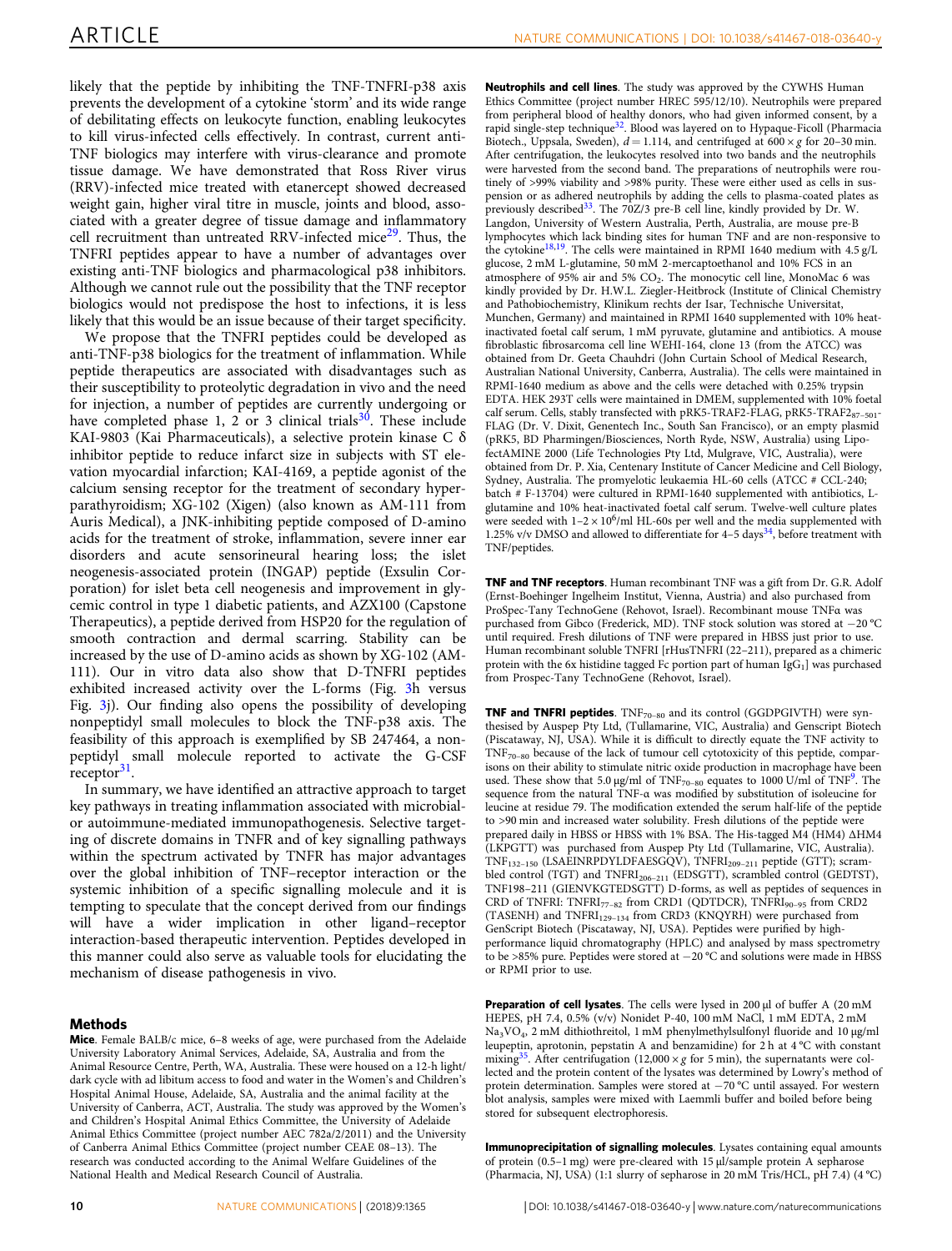before being incubated with rabbit polyclonal anti-mouse p38α antibody (sc-535, Santa Cruz Biotech, Santa Cruz, CA) (3 μg/sample). After mixing for 2 h (4 °C), the immune complexes were precipitated by the addition of 20 μl/sample protein A sepharose. The immunoprecipitates were collected by centrifugation  $(16,000 \times g$  for 15 s) and washed once with buffer A (4 °C), once with buffer B (10 mM Tris/HCl, pH 7.6, 100 mM NaCl, 1 mM EDTA and 100 μM  $\text{Na}_{2}\text{VO}_{4}$ ) and once with assay buffer (20 mM Hepes, pH 7.2, 20 mM β-glycerophosphate, 3.8 mM p-nitrophenyl phosphate, 10 mM MgCl<sub>2</sub>, 1 mM dithiothreitol, 50 μM Na<sub>3</sub>VO<sub>4</sub> and 20 μM ATP)<sup>[35](#page-12-0)</sup> . The assay buffer was removed following a further centrifugation in preparation for kinase activity assay.

Western blotting for MAP kinases and IκB-α. Western blot analysis was con-ducted as described previously<sup>[35](#page-12-0)</sup>. Briefly, equal amounts of denatured protein from each lysate were separated by 10% SDS polyacrylamide gels. The proteins were electrophoretically transferred to nitrocellulose membranes using a Bio-Rad Trans-Blot Turbo (Hercules, CA, USA). The amounts of phosphorylated p38, ERK1/ ERK2, JNK and levels of IκB-α were detected using rabbit polyclonal anti-p-p38 (Thr 180/Tyr 182)-R (sc-17852-R), mouse monoclonal anti-p-ERK1/2 (pT202/ pY204.22A) (sc-136521), mouse monoclonal anti-p-JNK (G-7) (sc-6254) and rabbit polyclonal anti-IκBα (C-21)(sc-371) antibody (Santa Cruz Biotech, Dallas, TX, USA), respectively. These antibodies were used at 1:1000 dilution. Immune complexes were visualised by enhanced chemiluminescence. Ponceau S (0.1% in 5% acetic acid) staining was performed to verify total protein loading. Some blots were stripped and re-probed with rabbit polyclonal anti-p38 (C-20) (sc-535, Santa Cruz, used at 1:1000) antibody to confirm equal loading.

Assays for p38 activity. p38 activity was determined, after immunoprecipitation, as described using myelin basic protein (MPB) as a substrate for the kinase in the presence of <sup>32</sup>P-ATP<sup>[35](#page-12-0)</sup>. We have demonstrated that p38 immunoprecipitates do not contain ERK1/ERK2 $^{35}$  $^{35}$  $^{35}$ . Briefly, 30 ul of assay buffer (30 °C) containing 10 uCi of  $γ^{32}P-ATP$ , 3.8 mM p-nitrophenyl phosphate and 15 μg of myelin basic protein was added to each sample. The samples were then incubated in a water bath at 30 ° C. After 15 min, the assay was terminated by the addition of Laemmli buffer and boiling the samples (100 °C) for 5 min, Following fractionation (12% SDS polyacrylamide gels), the amount of <sup>32</sup>P-MBP was determined using an Instant Imager (Packard Instruments, Canberra, Australia).

Construction of TNFR1 mutants. The hTNFRI plasmid (pADB-TR55) was kindly provided by Dr. M. Kronke<sup>[19](#page-12-0)</sup> (University of Cologne, Koln, Germany). The signal sequence from the TNFR1 cDNA was isolated by PCR and cloned, via an NheI site incorporated into the 5′ primer and a KpnI site in the 3′ primer, into the expression vector pcDNA3.1 (ThermoFisher Scientific, Scoresby, VIC, Australia). A double-stranded oligonucleotide encoding His 6-tag, with KpnI and BamHI sticky ends, in frame with the signal peptide, was cloned downstream of the signal sequence. The transmembrane and cytoplasmic domains of the TNF receptor were also isolated by PCR and cloned, via a 3′ BstXI site and a 5′ XhoI site incorporated into the PCR primers, 3′ of the hexahistidine sequence. This construct was designated cDNA3sigHIScTNF (WT). The mutants designated M1 and M4 (Fig. [3](#page-4-0)) which lacked the first and all four cysteine-rich domains, respectively, were isolated using the restriction enzyme sites incorporated into the primers, cloned between the BamHI and BstXI sites of the pcDNA3sigHIScTNF, such that the reading was contiguous with the signal, 6x His and transmembrane/cytoplasmic coding sequences.

Binding of TNF<sub>70-80</sub> to recombinant human soluble TNFRI. Microtitre plates were coated with 100 μl/well of 3 μg/ml rHusTNFRI (ProSpec-Tany TechnoGene Ltd, Rehovot, Isreal) in 18MQ-cm H<sub>2</sub>O overnight at 4 °C and blocked with 1% BSA and 0.05% Tween-20 in PBS for 1 h at 4 °C. Aliquot of 10 μM of biotin-labelled TNF70–<sup>80</sup> (Auspep Pty, Ltd., Tullamarine, VIC, Australia) plus various concentrations of unlabelled  $\text{TNF}_{70-80}$  or control peptide were added to each well and incubated for 3 h at 4 °C. The wells were washed four times with wash buffer (PBS containing 0.05% Tween-20) and the plates were incubated with 100 μl/well of poly-horseradish peroxidase streptavidin conjugate (1/6000 dilution in 1% BSA and 0.05% Tween-20 in PBS) for 45 min at 4 °C. Wells were washed four times with wash buffer and bound enzyme detected by the addition of  $3^{\prime},3^{\prime},5^{\prime}$ -tetramethylbenzidine (TMB) substrate (Sigma-Aldrich, Castle Hill, NSW, Australia). Absorbance was measured using dual filter at 570/450 nm on a Dynatech MR700 Plate Reader (Guernsey, Channel Islands).

TNF or TNF<sub>70-80</sub> binding to TNFRI peptides. Depending on the experiment, microtitre plates were coated with 100 μl/well of either 3 μg/ml TNFRI<sub>198-211</sub> in MilliQ water or  $TNFRI<sub>206–211</sub>$  or the corresponding scrambled peptide in carbonate-bicarbonate buffer (pH 9.6) overnight at 4 °C and blocked with 1% BSA and 0.05% Tween-20 in PBS for 1 h at 4 °C. In the  $\text{TNFRI}_{198-211}\text{-coated plates},$ various concentrations of biotinylated TNF<sub>70-80</sub> or control peptide were added to triplicate wells and incubated for 3 h at  $4^{\circ}$ C. In the TNFRI<sub>206–211</sub>/scrambled peptide-coated plates, 50 U of TNF was added to triplicate wells, followed by washing with wash buffer (PBS/0.05% Tween-20) and then incubation with 50 μl of 1.5 μg/ml biotinylated monoclonal anti-TNF antibody (clone 2TNF-H33,

ThermoScientific, Waltham, MA, USA). The wells from all plates were washed four times with wash buffer, then incubated with 100 μl/well of poly-horseradish peroxidase streptavidin conjugate (1/6000 dilution in 1% BSA and 0.05% Tween-20 in PBS) (ThermoScientific, Waltham, MA, USA) for 45 min at 4 °C. Wells were washed four times with wash buffer and bound enzyme detected by the addition of TMB substrate (Sigma-Aldrich, Castle Hill, NSW, Australia). Absorbance was measured using dual filter at 570/450 nm on a Dynatech MR700 Plate Reader (Guernsey, Channel Islands).

TNF binding to soluble TNFRI in the presence of TNFRI<sub>206-211</sub>. TNF binding to sTNFRI was assayed by a modification of the Davis et al.<sup>[36](#page-12-0)</sup> method. Using a 96-well high-binding plate, 100 μl of 0.25 μg/ml sTNFRI in 0.05 M carbonate-bicarbonate buffer (pH 9.6) was incubated overnight at room temperature. The plate was washed three times with wash solution (PBS + 1% Tween-20) for 5 min each and then blocked for 1 h at 37 °C with 100  $\mu$ l of PBS + 10% BSA. Following another three washes, the plate was loaded with 50  $\mu$ l of either assay solution (PBS + 4%) BSA), or 500 U TNF and/or  $10 \text{ mM TNFRI}_{206-211}$  (pre-incubated for  $10 \text{ min}$ together or separately) in assay solution and incubated for 2 h at room temperature. After three washes, all wells were loaded with 50 μl of 1.5 µg/ml biotinylated monoclonal anti-TNF antibody (Clone 2TNF-H33, ThermoScientific, Waltham, MA, USA) for 60 min, washed three times, then incubated with 50 μl of poly-HRP streptavidin conjugate (1/6000 in assay solution) for 30 min. After washing three times, 50 μl of TMB substrate was added and incubated for 15 min, followed by addition of 50 μl 0.5 M sulphuric acid. Absorbance was measured at 570/450 nm.

Inhibition of TNF-induced p38 activation by TNFRI<sub>206-211</sub>. In these experiments, either 100 µl of 200 U/ml human TNF was treated with 100 µl of 4 mM of TNFRI<sub>206-211</sub> or 500 µl of 100 ng/ml mouse TNF was treated with 500 µl of 8 mM of the TNFRI<sub>206–211</sub> for 15 min at 37 °C, then added to human or mouse cells (2  $\times$ 10<sup>6</sup>) in a final volume of 1 ml or 5 ml, respectively. Following incubation at 37 °C for 15 min (for p38, ERK and IκB-α) or 30 min (for JNK), cell lysates were prepared for western blot analyses. Adherent neutrophils were required for ensuring ERK activation by TNF. Similarly, HL-60 cell-derived neutrophils were required for inducing JNK activation by TNF.

Transfection of pre-B cells with hTNFRI or mutant receptor DNA. 70Z/3 cells were plated onto 10 cm plates at  $4 \times 10^7$  cells in 15 ml culture medium. Before performing transient transfection, plasmid DNA (20 μg in 1 ml of RPMI 1640) was mixed with LipofectAMINE 2000 (Life Technologies Pty Ltd, Mulgrave, VIC, Australia) (60 μl in 1 ml of RPMI 1640) and the mixture was left at room temperature for 20 min. The mixture was directly added to the cells and incubated for 24 h. The cells were washed twice with HBSS before use.

**Cellular functions**. Neutrophil superoxide production was measured by an indirect assay involving the reduction of the lucigenin, (9, 9′-bis N-methyl-acridinium nitrate) (Sigma-Aldrich, Castle Hill, NSW, Australia) and measuring the light output by lucigenin-dependant chemiluminescence<sup>[37](#page-12-0)</sup>. Neutrophils  $(5 \times 10^5)$  were incubated with  $TNF_{70-80}$ ,  $TNF$  or other stimuli that had previously been preincubated in the absence or presence of receptor peptides for 20 min. After incubation, 500 μl of lucigenin (250 μM, final) was added and the final volume was adjusted to 1 ml. The cells were placed in luminometer (Autolumat Plus Model LB 953, Berthold Technologies, Bundoora, VIC, Australia) and the resulting chemiluminescence (in relative light units, RLU) measured. The results are expressed as maximal/peak rate of chemiluminescence produced unless specified otherwise. CR3 expression on neutrophils was measured by flow cytometry using anti-CD11b antibodies<sup>[33](#page-12-0)</sup>. Neutrophils ( $1 \times 10^6$ ) were incubated for 30 min with TNF that had previously been pre-incubated in the absence or presence of receptor peptides for 20 min. After treatment, 2 μl of PE-labelled mouse  $\lg G_{2a}$  isotype control (Clone X39) or PE-labelled monoclonal anti-CD11b antibody (Clone D12) (both from BD Biosciences, North Ryde, NSW, Australia) was added to neutrophils in 200 μl of Isoton II (BD Biosciences) supplemented with 0.1% (w/v) BSA. After 30 min the cells were washed, fixed with formaldehyde (0.1%) and analysed on a FACScan (BD Biosciences, North Ryde, NSW, Australia). Cytokine (IL-1β and IL-8) mRNA productions were measured by quantitative RT-PCR. Briefly, total RNA was extracted from  $1 \times 10^6$  neutrophils using the TRIzol reagent (Life Technologies Australia Pty, Mulgrave, VIC, Australia) according to the manufacturer's instructions. RNA was converted to cDNA using iScript cDNA synthesis kit (Bio-rad, Hercules, CA, USA). The cDNA was then amplified in triplicate reactions with iQ SYBR Green supermix (Bio-rad, Hercules, CA, USA) and 500 nM of each primer pair for IL-1β (Forward primer 5′–3′: TCA TTG CTC AAG TGT CTG AAG C; Reverse primer 5′–3′: TCC TGG AAG GAG CAC TTC AT) and IL-8 (Forward primer 5′–3′: TCT GTG TGA AGG TGC AGT TTT G; Reverse primer 5′–3′: AAT TTC TGT GTT GGC GCA GT) and the house keeping gene glyceraldehyde-3 phosphate dehydrogenase (GAPDH) using iQ5 system with v.3.1 software.

In vivo inflammation models. Four models of in vivo inflammation reactions were used to assess the anti-inflammatory activity of the TNFRI peptides. Female, 6–8 week-old BALB/c mice were utilised in these models: (i) lipopolysaccharideinduced peritoneal inflammation $^{38}$  $^{38}$  $^{38}$ , (ii) carrageenan-induced paw inflammation,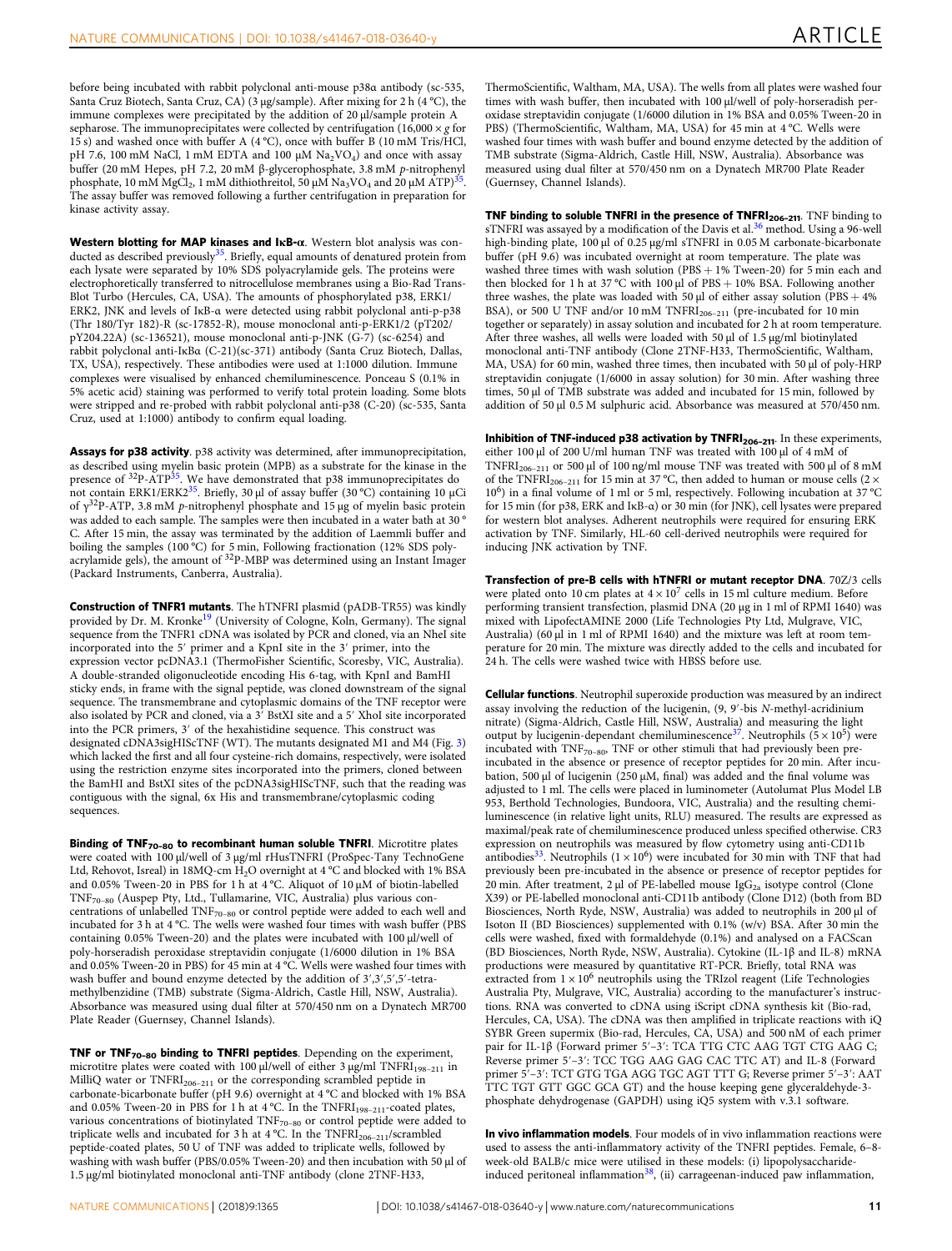<span id="page-11-0"></span>(iii) antigen-induced delayed hypersensitivity<sup>[38](#page-12-0)</sup>, (iv) RSV-induced lung inflam-mation<sup>[39](#page-12-0)</sup>. Inflammation was gauged by either one or a combination of the following: tissue changes, cellular infiltration and cytokine levels. Animals were allocated randomly to the various groups. The studies were sufficiently powered based on power calculation at α of 0.05 and  $β$  of 0.2.

Lipopolysaccharide-induced peritoneal inflammation. Mice were injected intraperitoneally (i.p.) with 50 µg of LPS (Sigma-Aldrich, Castle Hill, NSW, Australia) or  $HBS<sup>40</sup>$  $HBS<sup>40</sup>$  $HBS<sup>40</sup>$ . At 24 h, the animals were killed and cellular infiltrates in the peritoneal exudates examined in Giemsa-stained smears. The total leukocyte and neutrophil number in the peritoneal exudates was enumerated using a hemocytometer chamber and the neutrophils from a differential count of the stained smears.

Delayed-type hypersensitivity. The delayed-type hypersensitivity (DTH) response was conducted by injecting mice with sheep red blood cells (SRBC) (100 µl of 10% haematocrit) (Applied Biological Products, Aldinga Beach, SA, Australia)<br>subcutaneously in the back<sup>[38](#page-12-0)</sup>. Six days later, mice were challenged in the right hind footpad with 25 μl of 40% suspension of SRBC. The DTH response was determined 24 h post challenge by measuring the footpad thickness of the unchallenged vs. SRBC-injected footpads with a caliper on a micrometre screw gauge. The inflammatory response was expressed as the difference in thickness (mm) between the unchallenged and antigen-challenged footpads.

Carrageenan-induced paw inflammation. Carrageenan-induced paw inflammation was induced by inoculating mice with 1 ml/kg of a 1% solution of carrageenan type IV (w/v) into the right hind footpad<sup>[39](#page-12-0)</sup>. The swelling/inflammation was assessed 24 h later by comparing the thickness between the unchallenged vs. carrageenan challenged footpads as described above.

RSV-induced inflammatory mouse model. BALB/c mice were housed in microisolator cages with their own food and water supply and were treated intranasally (i.n.) with three doses of 100 mg/kg of  $T\overline{\text{NFR}}\text{I}_{206-211}$  or the control scrambled peptide administered on day −1, 1 and 3. On day 0, mice were infected i.n. with  $1 \times 10^6$  plaque forming units of RSV A2. Prior to all intranasal treatments and infections mice were anaesthetised i.p. with Alfaxan. On day 5, mice were killed.

Respiratory syncytial virus propagation. The RSV strain A2 was propagated in Vero E6 cells. An 80% confluent T150 flask of Vero E6 cells was infected with RSV at a multiplicity of infection of 0.5 in a total volume of 6 ml of DMEM. Cells were infected for 2 h at 37 °C and 5%  $CO_2$ . After 2 h, 8 ml of DMEM with 5% foetal bovine serum was added and flasks incubated at 37 °C and 5%  $CO_2$  for  $\sim$ 2–3 days or until 25–50% syncytia formation was observed. At harvest time all but 2 ml of media was removed and cells were scraped from the flask, transferred to a 50 ml tube and incubated on ice for 10 min. Cells were sonicated for 5 s at 25 W, three times, with a 2 min incubation on ice between each sonication. Cell debris was removed by centrifugation at  $350 \times g$  for 7 min at 4 °C and the supernatant containing the virus stored at −80 °C. The Vero E6 cells used were VERO 1008 (Ver 76, clone E6) originally sourced from ATCC (ATCC CRL-1586). Cells were routinely tested for mycoplasma by using the LookOut Mycoplasma PCR detection kit (Sigma-Aldrich cat no. MP0035)

Bronchoalveolar lavage and cytospin. After killing, the left lung was ligated at the left main branch of the trachea using surgical thread, and the right lung lavaged twice with 0.5 ml PBS. BAL fluid was centrifuged at room temperature at  $350 \times g$ for 5 min and the supernatant collected and stored at −80 °C. The cell pellets were lysed with BD PharmLyse Lysing Buffer, washed with PBS and resuspended in a small volume of PBS. Total BAL cells were counted using a hemocytometer. Cells were centrifuged onto glass slides (Menzel-Glaser, Germany) using a cytospin (Rotofix 32 Hettich, Germany), fixed in methanol and stained with modified Giemsa. Cell differential percentages were determined by light microscopy.

Histological analysis. A lobe of the non-lavaged lung was fixed in 10% formalin, embedded in paraffin and 3 μm sections stained with hematoxylin & eosin (H&E). Slides were scored by an observer blinded to the treatment groups. The severity of inflammation was quantitated on a 0–3 scale with uninfected control mice defined as 0, and 3 being the maximum inflammation  $score<sup>41</sup>$  $score<sup>41</sup>$  $score<sup>41</sup>$ .

Mouse cytokine analysis. IL-4 and IFN-γ cytokine concentration was determined from the first BAL wash by ELISA kits from BD Biosciences and R&D systems, respectively, according to the manufacturer's instructions.

Virus titres. RSV from a lobe of the non-lavaged lung was determined by immunostaining. The lung was homogenised in PBS (containing penicillin, streptomycin and neomycin) using the TissueLyser II (Qiagen, Chadstone Centre, VIC, Australia), centrifuged at  $1700 \times g$  and the supernatant collected. Twenty-

four-well tissue culture plates were seeded with Vero E6 cells in DMEM containing 5% FBS incubated overnight at 37 °C and 5% CO<sub>2</sub> to obtain 80-90% confluency. Monolayers were washed with HBSS and serial dilutions of the lung supernatants, in DMEM, were added to the cell monolayers in quadruplicate. Plates were incubated at 37 °C in 5%  $CO_2$  for 1 h. The wells were overlaid with 1 ml of 2% methylcellulose media (DMEM containing antibiotics, 2% FBS, 20% HBSS and 2% methylcellulose (Methocel®MC, Sigma-Aldrich, Castle Hill, NSW, Australia) and incubated at 37 °C and 5%  $CO<sub>2</sub>$ . After 6 days, the overlay was removed and monolayers fixed with 1 ml of ice-cold acetone:methanol (60:40) for 10 min. Plates were air dried at room temperature and blocked in 5% skim milk powder diluted in PBS for 30 min at room temperature. Primary RSV monoclonal anti-F antibody 131–2A was added to wells for 2 h, followed by goat anti-mouse IgG-alkaline phosphatase secondary antibody for 1 h. All antibodies were diluted 1:1000 in 5% block and incubated at 37 °C. After each antibody, plates were washed three times with PBS containing 0.5% Tween-20. The assay was developed using the Alkaline Phosphatase Substrate Kit II (Vector Laboratories, USA) as per manufacturer's protocol.

**Statistics and analysis**. Results are presented as mean  $\pm$  standard error of the mean (SEM) unless stated otherwise. The F-test or Brown–Forsythe test was used to examine homogeneity or equality of variance. For parametric data, differences were analysed by either one or two-tailed t-test, one sample t-test or one-way ANOVA followed by Dunnett's multiple comparison test. For non-parametric data, a Mann–Whitney analysis (one or two tailed) (comparison between two groups), a Fischer exact test (one tail) or, either a Friedman test or a Kruskal–Wallis analysis was performed, followed by Dunn's multiple comparison test. Differences were considered statistically significant when  $p < 0.05$ . Statistical analyses were performed on GraphPad Prism 5 software.

**Data availability**. The authors declare that the data supporting the findings of this study are available within the paper and from the authors on request.

Received: 21 November 2013 Accepted: 1 March 2018 Published online: 10 April 2018

#### References

- 1. Aggarwal, B. B. et al. TNF blockade: an inflammatory issue. Ernst Scher. Res. Found. Workshop 56, 161–186 (2006).
- 2. Carbone, J., Perez-Rojas, J. & Farmiento, E. Infectious pulmonary complications in patients treated with anti-TNF alpha monoclonal antibodies and soluble TNFreceptor. Curr. Infect. Dis. Rep. 11, 229–236 (2009).
- Ding, T. & Deighton, C. Complications of anti-TNF therapies. Future Rheumatol. 2, 587–597 (2007).
- Dixon, W. G. et al. Drug-specific risk of tuberculosis in patients with rheumatoid arthritis treated with anti-TNF therapy: results from the British Society for Rheumatology Biological Register (BSRBR). Ann. Rheum. Dis. 69, 522–528 (2010).
- 5. Park, H. J. & Ranganathan, P. TNF-alpha antagonism and cancer risk in rheumatoid arthritis: is continued vigilance warranted? Discov. Med. 13, 229–234 (2012).
- 6. Deepak, P. et al. T-cell non-Hodgkin's lymphomas reported to the FDA AERS with tumor necrosis factor-alpha (TNF-alpha) inhibitors: results of the REFURBISH study. Am. J. Gastroenterol. 108, 99–105 (2013).
- 7. Bonilla-Hernán, M. G., Miranda-Carús, M. E. & Martin-Mola, E. New drugs beyond biologics in rheumatoid arthritis: the kinase inhibitors. Rheumatology 50, 1542–1550 (2011).
- Dambach, D. M. Potential adverse effects associated with inhibition of p38 alpha/beta MAP kinases. Curr. Top. Med. Chem. 5, 929–939 (2005).
- 9. Britton, W. J., Meadows, N., Rathjen, D. A., Roach, D. R. & Briscoe, H. A tumor necrosis factor mimetic peptide activates a murine macrophage cell line to inhibit mycobacterial growth in a nitric oxide-dependent fashion. Infect. Immun. 66, 2122–2127 (1998).
- 10. Kumaratilake, L. M. et al. A synthetic tumor necrosis factor-alpha agonist peptide enhances human polymorphonuclear leukocyte-mediated killing of Plasmodium falciparum in vitro and suppresses Plasmodium chabaudi infection in mice. J. Clin. Invest. 95, 2315–2323 (1995).
- 11. Rathjen, D. A., Ferrante, A. & Aston, R. Differential effects of small tumour necrosis factor-alpha peptides on tumour cell cytotoxicity, neutrophil activation and endothelial cell procoagulant activity. Immunology 80, 293–299  $(1993)$
- 12. Briscoe, H., Roach, D. R., Meadows, N., Rathjen, D. & Britton, W. J. A novel tumor necrosis factor (TNF) mimetic peptide prevents recrudescence of Mycobacterium bovis bacillus Calmette-Guerin (BCG) infection in CD4+ T cell-depleted mice. J. Leukoc. Biol. 68, 538–544 (2000).